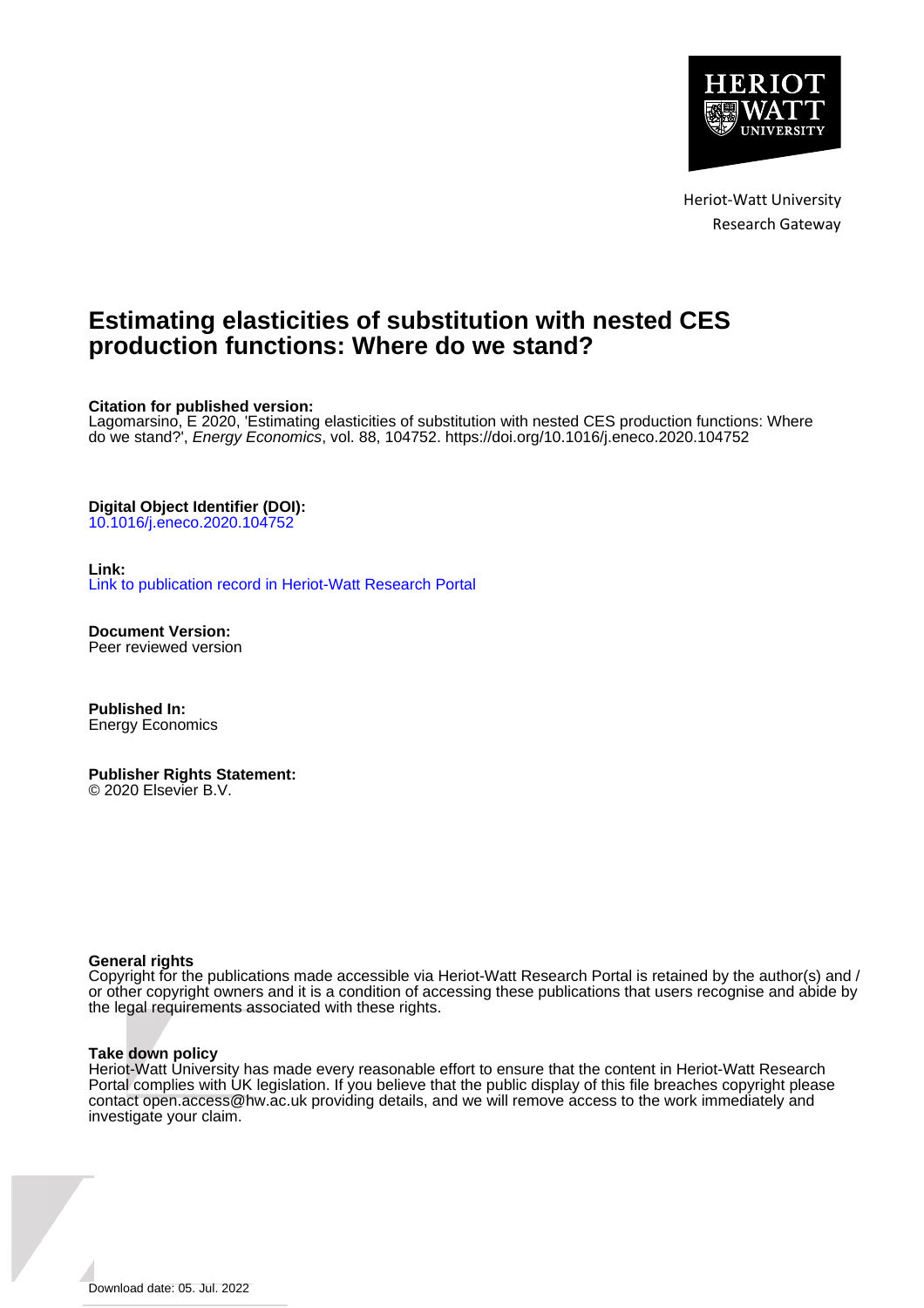Estimating elasticities of substitution with nested CES production functions: Where do we stand?

Energy<br>Economics

覆

Elena Lagomarsino

| PII:           | S0140-9883(20)30091-8                       |
|----------------|---------------------------------------------|
| DOI:           | https://doi.org/10.1016/j.eneco.2020.104752 |
| Reference:     | <b>ENEECO 104752</b>                        |
| To appear in:  | <b>Energy Economics</b>                     |
| Received date: | 12 January 2018                             |
| Revised date:  | 31 March 2020                               |
| Accepted date: | 8 April 2020                                |

Please cite this article as: E. Lagomarsino, Estimating elasticities of substitution with nested CES production functions: Where do we stand?, *Energy Economics* (2018), <https://doi.org/10.1016/j.eneco.2020.104752>

This is a PDF file of an article that has undergone enhancements after acceptance, such as the addition of a cover page and metadata, and formatting for readability, but it is not yet the definitive version of record. This version will undergo additional copyediting, typesetting and review before it is published in its final form, but we are providing this version to give early visibility of the article. Please note that, during the production process, errors may be discovered which could affect the content, and all legal disclaimers that apply to the journal pertain.

© 2018 Published by Elsevier.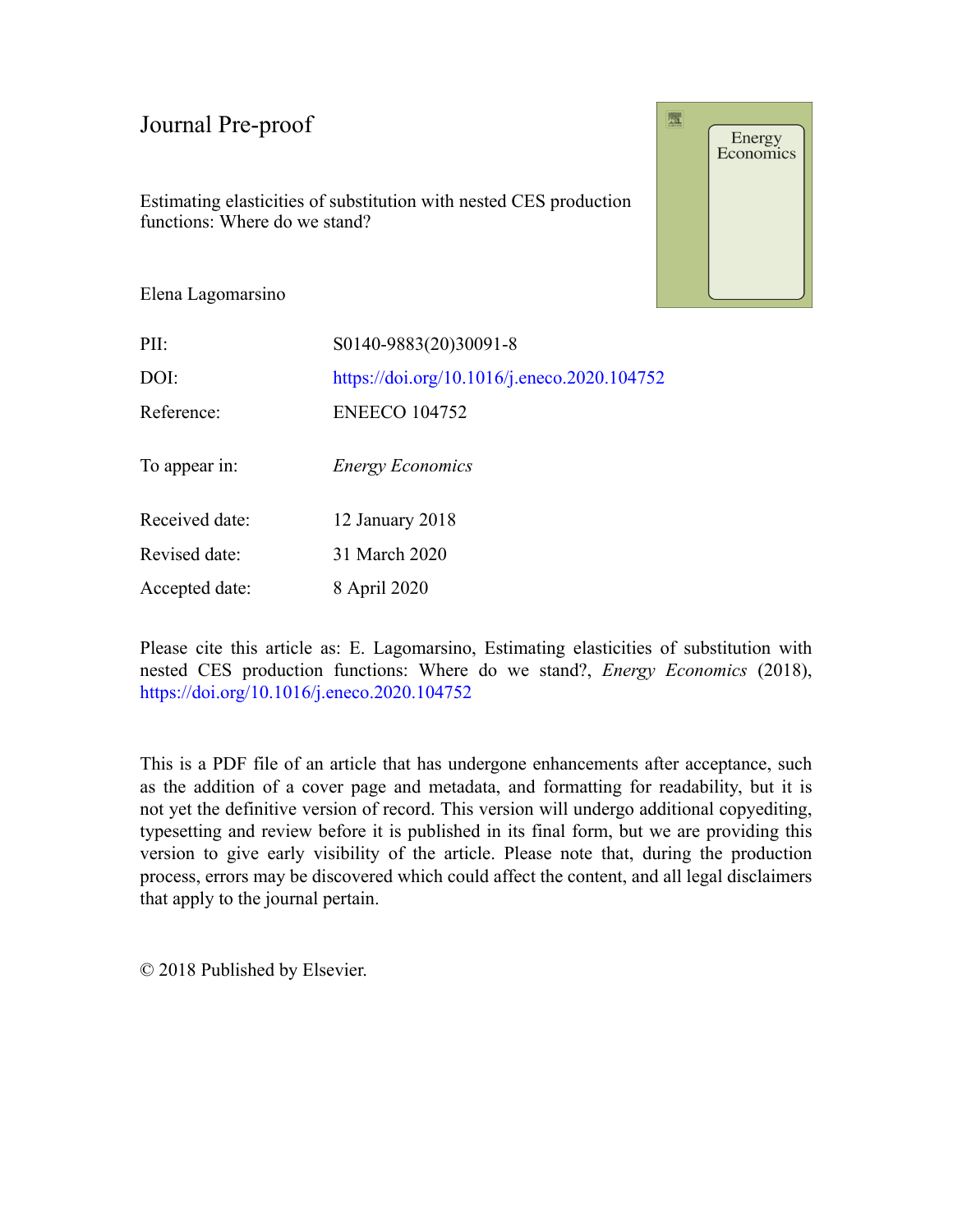Estimating elasticities of substitution with nested CES production

functions: Where do we stand?

Elena Lagomarsino\*

Department of Economics, Heriot-Watt University, Edinburgh EH144AS, United

Kingdom

author. Present address: University of Genoa,<br>Vivaldi 5, 16126 Genova, Italy. E-mail:<br>
io@unige.it. I am very grateful to Prof. Mark S<br>
er McGregor and Dr. Alessandro Spiganti for<br>
KLEM production functions; substitution e \*Corresponding author. Present address: University of Genoa, Department of Economics, Via Vivaldi 5, 16126 Genova, Italy. E-mail: elena.lagomarsino@unige.it. I am very grateful to Prof. Mark Schaffer, Prof. Karen Turner, Prof. Peter McGregor and Dr. Alessandro Spiganti for the valuable comments.

**Keywords:** KLEM production functions; substitution elasticities; energy and capital substitution estimation; nested CES

**Declarations of interest**: none

Abstract

Prompt by an increasing interest by climate change modelers, a rich literature estimating elasticities of substitution in a nested CES production framework has recently developed. This article reviews such literature. We critically describe the nesting structures, estimation approaches, data sources and aggregation, econometric techniques, and types of substitution elasticities used by previous literature, to offer a comprehensive description of the various options available to a researcher attempting this estimation. We also provide suggestions for potential improvements to the estimation process. In particular, we warn researchers to use CES production functions with caution in empirical applications given their restrictive build-in assumptions.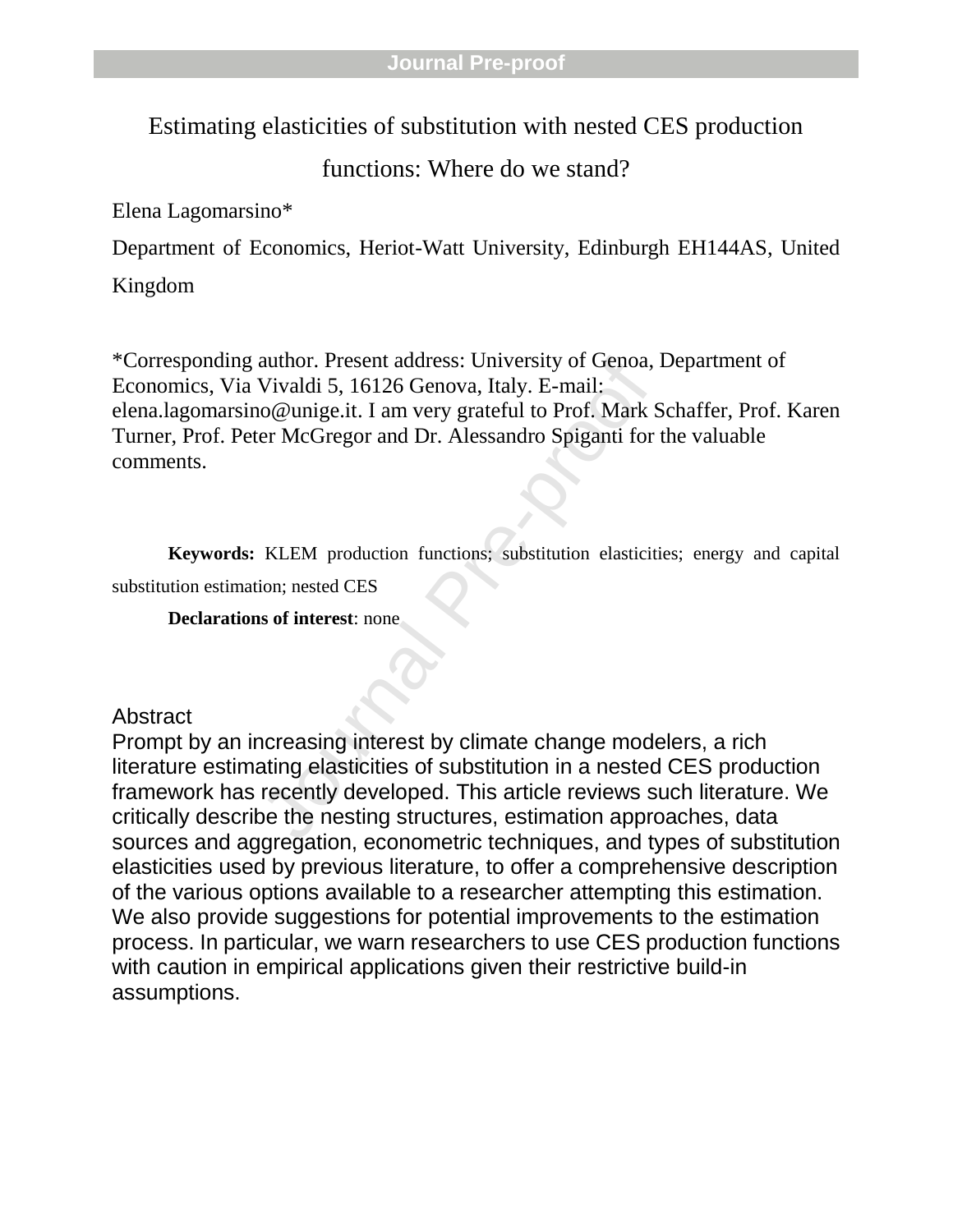# **1 Introduction**

inputs were complements, an increase in energy pric<br>formation and, hence, to a slowdown in economic grapital would have balanced the limited use of energy<br>oday, understanding the relationship between capital a<br>the one hand The first studies on the substitutability between production inputs date back to the 1930s when Hicks (1932) and Robinson (1933) formalized two independent concepts of elasticity of substitution between capital and labour. Energy was recognised as a key input in production only in the 1970s, after the outbreak of the oil crisis. Indeed, the price of oil quadrupled in response to the embargo in 1973, and this prioritized the analysis on a level at which energy could be substituted with other factor inputs. Of particular interest was the relationship between capital and energy: if the two inputs were complements, an increase in energy prices would have led to a downturn in capital formation and, hence, to a slowdown in economic growth; to the contrary, a rapid formation of capital would have balanced the limited use of energy resources and helped to avoid a recession. Today, understanding the relationship between capital and energy is once again highly relevant: on the one hand, the scarcity of non -renewable resources may lead to a sharp increase in their relative price; on the other, the decision on how much to invest in energy -saving technology is driven by the level at which one can substitute away from energy, and this is of utmost interest for climate policies aiming at mitigating greenhouse gas emissions. Starting with Hudson and Jorgenson (1974) and Berndt and Wood (1975), a vast body of applied econometric studies spanning more than four decades has thus attempted to provide empirical estimates of the level of substitution between factor inputs, including energy. This literature has been reviewed by Apostolakis (1990), Thompson (1988), and Koetse et al. (2008), who, however, focused on only empirical econometric papers based on Translog functions, with the clear purpose of comparing results based on the same theoretical foundation. Nevertheless, it has been papers using nested Constant Elasticity of Substitution (henceforth, CES) production technologies that, in recent decades, have exerted the most effort in the estimation of substitution elasticities. In this paper, we review this more recent literature.

Indeed, a rich strand of literature has recently developed to provide estimates based on a CES framework, mostly motivated by the desire to inform computable general equilibrium (henceforth, CGE) models. These models are widely used by academic institutions, governments, and international organizations to simulate and analyse the economy -wide effects of different shocks and policies. However, CGE modellers could no longer rely on parameters borrowed from existing empirical papers, since these were incompatible from the point of view of both the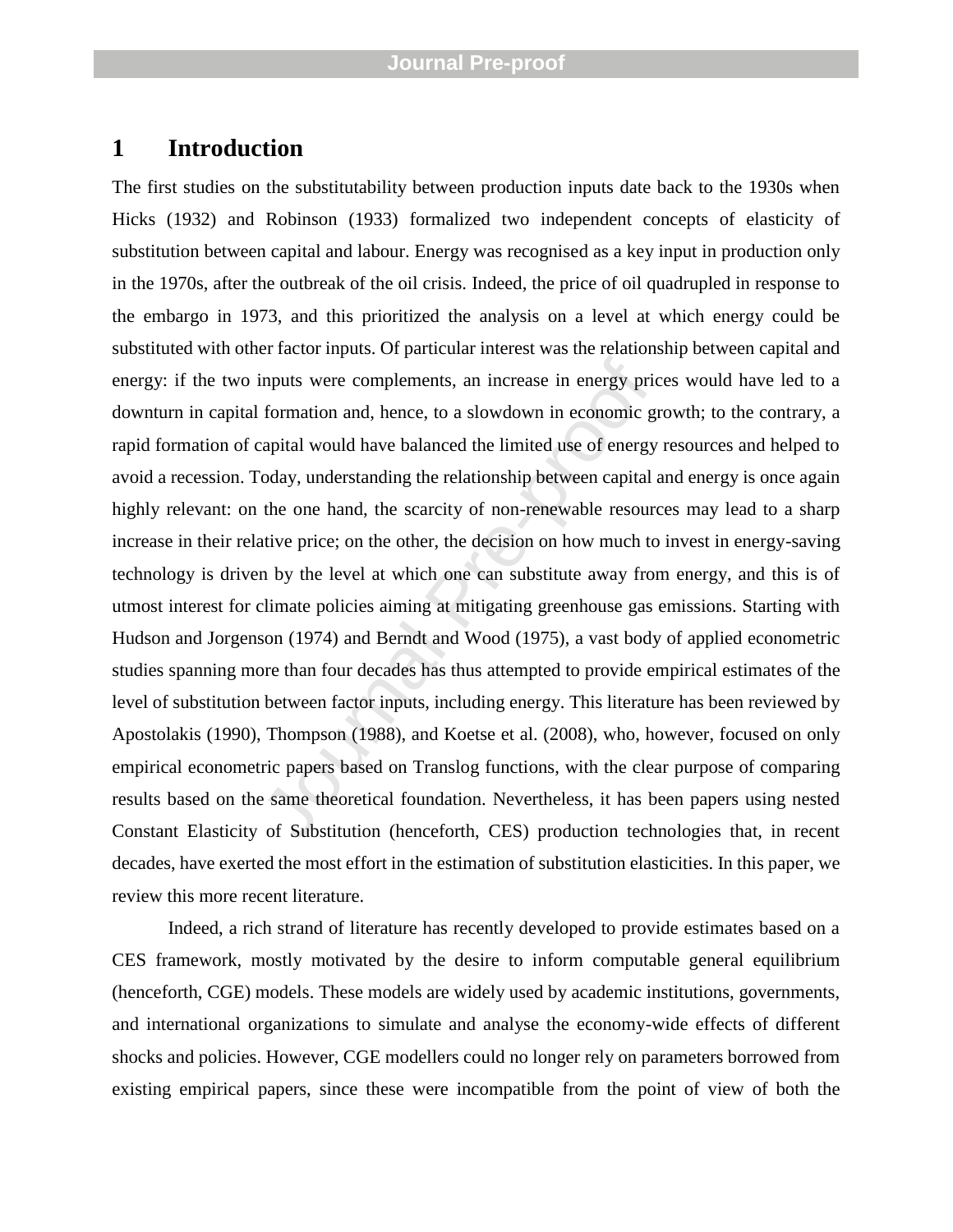functional form and the set of data employed. In fact, while the older applied econometric papers relied on flexible functional forms for their generality (and, in particular, on the Translog function), the CGE literature uses mostly CES functions for their global validity and increased tractability.<sup>1</sup> Moreover, the older literature has generally estimated production functions at only the broadest levels of disaggregation; on the contrary, industrial disaggregation plays a crucial role in CGE modelling. Results from CGE models applied to climate and environmental analysis have been demonstrated to be highly contingent on the level of substitutability of energy with other factor inputs, particularly capital (see e.g. Jacoby et al., 2006, on climate change mitigation policies and Saunders, 2000, and Turner, 2009, on economy -wide rebound effects). For all these reasons, the estimation of consistent, precise, and reliable substitution elasticities has become of particular interest to CGE researchers.

ers, 2000, and Turner, 2009, on economy-wide reboution of consistent, precise, and reliable substitution el<br>
DCGE researchers.<br>
reviewed are summarised in Table 1. We start the<br>
nested CES functional form in Section 2. Sec The papers reviewed are summarised in Table 1. We start this review with a brief introduction to the nested CES functional form in Section 2. Section 3 introduces different types of elasticity and their economic interpretations. Reflecting the different columns of Table 1, the rest of this review is structured around five main aspects that are critical to the estimation of substitution elasticities using CES functions; to each of these aspects, we dedicate a different section. In particular, Section 4 summarises the possible estimation approaches, Section 5 focuses on the choice of a nesting structure, Section 6 describes possible data aggregation and sources, and Section 7 analyses the available econometric techniques. For each of these aspects, we review the literature in light of the choices made so far, the latest advances, and the remaining challenges; we also explain the potential limitations to the use of CES functions in empirical applications, making occasional reference to the older applied econometric literature. We provide conclusions and some promising avenues for future research in Section 8.

| Author          | Approach | Techn. Change | Nesting       | Country Year      | Data      |
|-----------------|----------|---------------|---------------|-------------------|-----------|
| Prywes $(1986)$ | Indirect | HN            | (((K;E);L;)M) | US 1971-76        | 20 M.Ind. |
| Chang (1994)    | Indirect | HN            | (((K;E);L);M) | Taiwan<br>1956-71 | M.S.      |
| Kemfert         | Direct   | <b>HN</b>     | ((K;E);L)     | W. Germany        | Country 7 |

Table 1: Studies surveyed and their characteristics (Source: own elaboration.)

<sup>1</sup> Translog function have seldom been used in CGE models (for some exceptions, see Hertel and Mount, 1985, Despotakis and Fisherm 1988, Li and Rose, 1995 ) .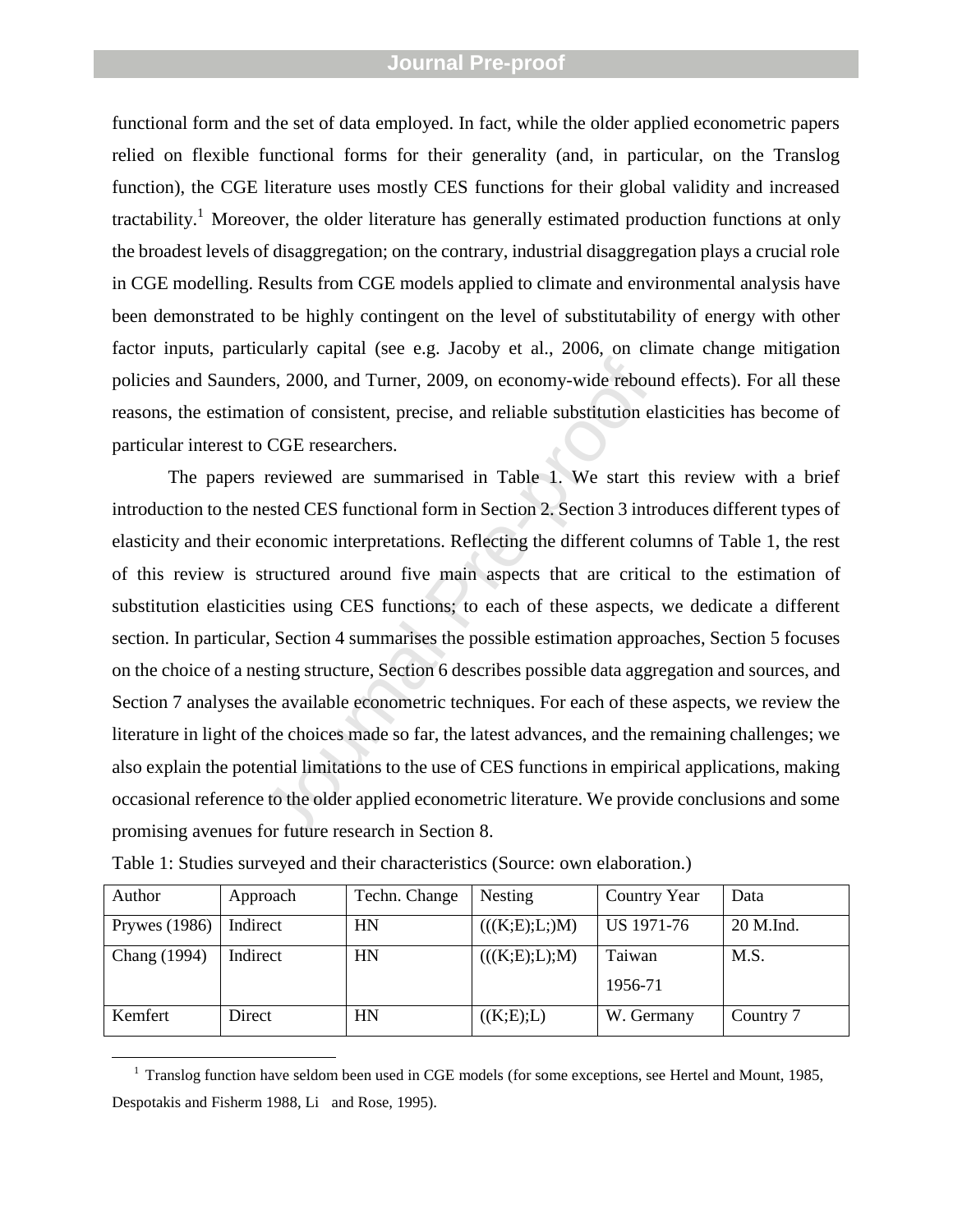| (1998)            |                |           |                            | 1960-93       | M.Ind.         |
|-------------------|----------------|-----------|----------------------------|---------------|----------------|
|                   |                |           |                            | 1970-88       |                |
| van der Werf      | Indirect       | <b>FS</b> | ((K;L);E)                  | 12 countries  | Country 7      |
| (2008)            |                |           |                            | 19781996      | M.Ind.         |
| Okagawa and       | Indirect       | Null      | ((K;L);E);M)               | 14 countries  | 19 Ind.        |
| Ban (2008)        |                |           |                            | 1995-2004     |                |
| Turner et al.     | <b>FS</b>      | ((E;L);K) | UK 1970-2005               | Country       | 27 Ind.        |
| $(2012)$ Indirect |                |           |                            |               |                |
| Baccianti         | Indirect       | <b>FS</b> | $\equiv$                   | 27 countries  | 33 Ind.        |
| (2013)            |                |           |                            | 1995-2008     |                |
| Su et al.         | Direct         | HN        | ((E;L);K)                  | China         | Country        |
| (2012)            |                |           |                            | 1953-2006     |                |
| Shen and          | Direct         | HN        | ((E;L);K)                  | China         | Country        |
| Whalley           |                |           |                            | 1979-2006     |                |
| (2013)            |                |           |                            |               |                |
| Koesler and       | Direct/Linear. | HN        | $\overline{(((K;L);E);M)}$ | 40 countries  | 35 Ind.        |
| Schymura          |                |           |                            | 1995-2006     |                |
| (2015)            |                |           |                            |               |                |
| Dissou et al.     | Indirect       | <b>FS</b> | ((E;L);K)                  | Canada        | 10 M.Ind.      |
| (2015)            |                |           |                            | 1962-97       |                |
| Henningsen et     | Direct         | HN        | $\overline{a}$             | Germany       | Country 8 Ind. |
| al. (2019)        |                |           |                            | 1991-2004     |                |
| Feng and          | Direct/Linear. | HN        | ((K;E);L)                  | China 2000-15 | 9 Ind.         |
| Zhang (2018)      |                |           |                            |               |                |
| Antoszewski       | Indirect       | <b>FS</b> | (((K;L);E);M)              | 26 countries  | 34 Ind.        |
| (2019)            |                |           |                            | 1995-2009     |                |

Notes: HN stands for Hicks neutral, FS for factor specific; M.Ind. for manufacturing industries, M.S. for manufacturing sector, Ind. for industries.

# **2 The CES functional form**

The CES functional form was originally introduced by the Stanford group around Arrow et al. (1961). While several attempts have been made by production theorists to develop an *n* -input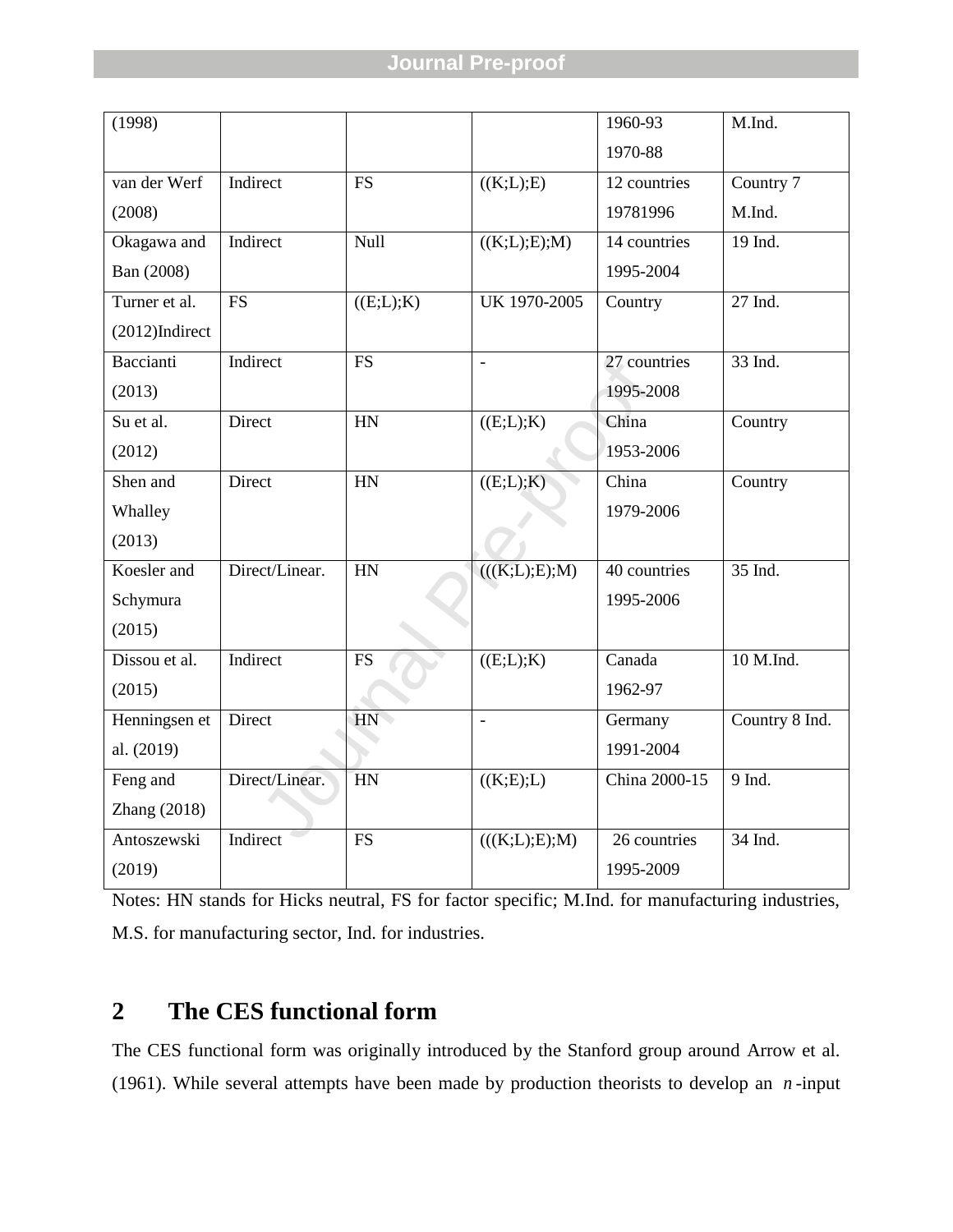generalization, only two stand out: Blackorby and Russell's (1989 ) one -level *n* -input function and Sato's (1967 ) nested *n* -input function. The former is a straightforward extension of the two-input case where *n* inputs are combined at the same level of production and share the same degree of substitutability. In the latter, *n* inputs are nested at different levels of production according to a pre -determined structure and eventually combined to form the final output.

In contrast to the one -level CES, which imposes the same elasticity of substitution among all factors, nested CES functions are characterized by a high level of adaptability because they allow for different degrees of substitutability between inputs and unlimited freedom in the composition of the nested structures. Following Sato (1967), let the set of *n* inputs  ${x} = {x_1, ..., x_n}$  be partitioned into *S* bundles,  ${x<sup>(1)</sup>, x<sup>(2)</sup>, ..., x<sup>(S)</sup>}$ , where  ${x<sup>(s)</sup>} = {x<sub>1</sub><sup>(s)</sup>, ..., x<sub>N<sub>s</sub><sub>s</sub>}<sup>(s)</sup>}</sub>$ . In each bundle,  $N_s$  inputs are combined in a CES function to produce an intermediate output  $X_s$ . The two-level *n*-input nested CES is then given by:

even *n*-input nested CES is then given by:

\n
$$
Q = \gamma \left( \sum_{s=1}^{S} \alpha_s X_s^{-\rho} \right)^{-\frac{\nu}{\rho}}
$$
\nwith 
$$
X_s = \gamma_s \left( \sum_{i \in N_s} \beta_i^{(s)} \left( x_i^{(s)} \right)^{-\rho_s} \right)^{-\frac{1}{\rho_s}},
$$
\n(1)

between the mate and and and and the mested structures. Following Sato (1967), let<br>
be partitioned into S bundles,  $\{x^{(1)}, x^{(2)},...,x^{(S)}\}$ , when<br>  $V_s$  inputs are combined in a CES function to produce<br>
n -input nested CES i where Q is output,  $\gamma \ge 0$  and  $\gamma_s \ge 0$  are efficiency parameters,  $\alpha_s > 0$  and  $\beta_i^{(s)} > 0$  are share parameters, with  $\sum_{s} \alpha_{s} = 1$  and  $\sum_{i} \beta_{i}^{(s)} = 1 \quad \forall s$ ,  $v > 0$  is the scale parameter,<sup>2</sup> and  $\rho$  > -1 and  $\rho_s$  > -1 are the substitution parameters.<sup>3</sup> The intra-class elasticity of substitution (i.e. the elasticity of substitution within the s th group) is given by  $\sigma_s = 1/(1 + \rho_s)$  and the inter -class elasticity of substitution (i.e. the elasticity of substitution among input groups) is given by  $\sigma = 1/(1+\rho)$ . Sato's (1967) representation of a nested CES is limited to two levels, however these functions can be organized in more levels by further partitioning at least one of the *X s* bundles.

To formally represent a nested CES function, one needs to define a nesting structure for the

 $\overline{a}$ 

<sup>&</sup>lt;sup>2</sup> The scale parameter represents the degree of homogeneity of the function (in this case,  $V$  th degree). All the empirical literature reviewed in this paper assumed a unitary scale parameter, indicating constant returns to scale. Therefore, hereafter, we consider only production functions with  $v = 1$ .

<sup>&</sup>lt;sup>3</sup> When  $\rho = 0$ , the CES reduces to a Cobb-Douglas form; when  $\rho \rightarrow \infty$ , the CES reduces to a Leontief form; when  $\rho \rightarrow -1$ , the CES becomes a linear production function.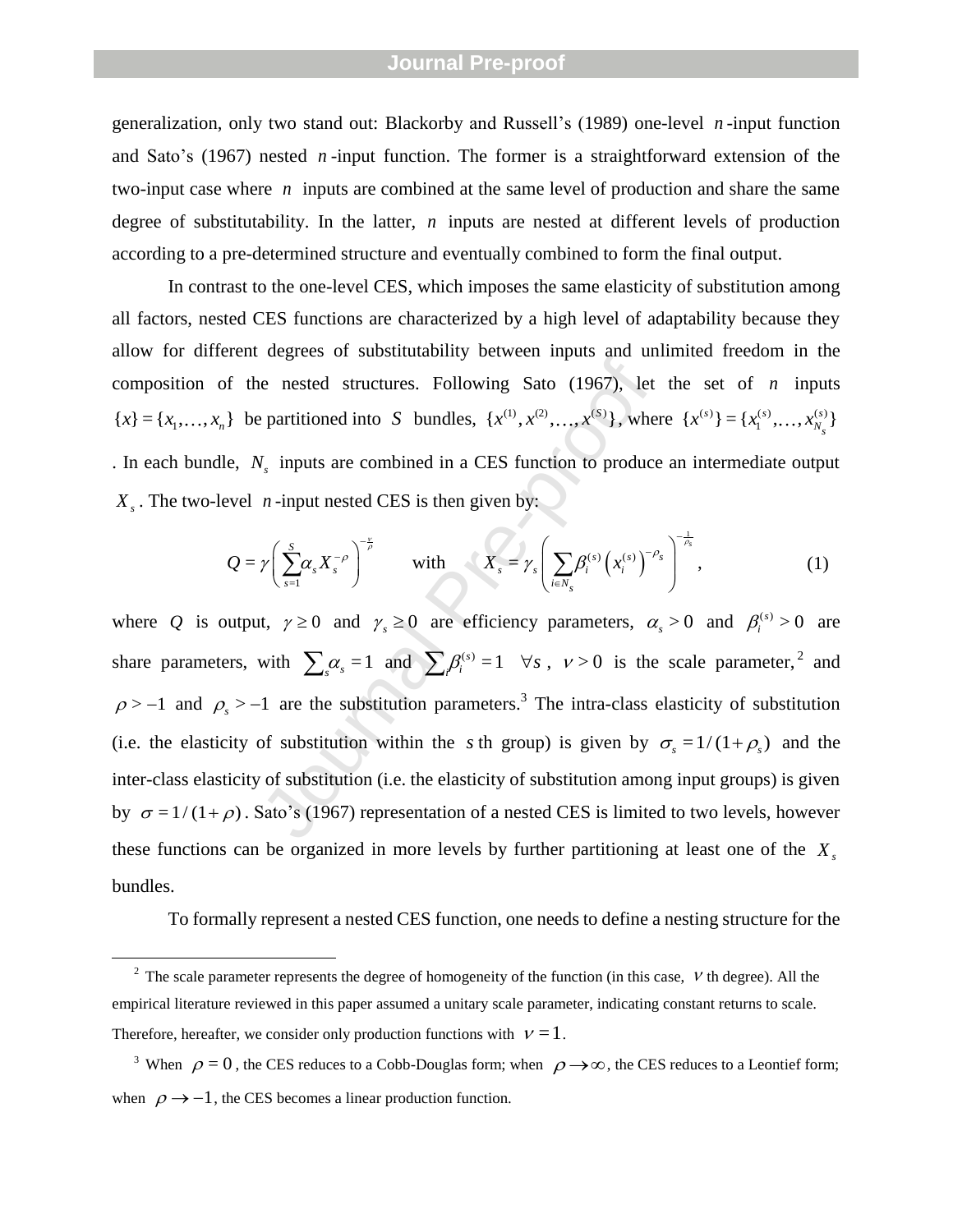inputs that fixes the order and the level at which these are combined with one another. In the rest of the paper, we use the conventional notation whereby all the inputs that form an intermediate output are aggregated in parenthesis. For instance, in the simplest form of a two-level three-input CES, the feasible nesting structures are represented by  $((x_1; x_2); x_3)$ ,  $((x_1; x_3); x_2)$ , and  $((x_2; x_3); x_1)$ .

As an example, in the first formulation equation (1) would reduce to:  
\n
$$
Q = \gamma \left( \alpha \left( \beta (x_1)^{-\rho_1} + (1-\beta)(x_2)^{-\rho_1} \right)^{\frac{\rho}{\rho_1}} + (1-\alpha)(x_3)^{-\rho} \right)^{-\frac{1}{\rho}},
$$
\n(2)

where we have dropped non-essential subscripts and superscripts for ease of reading. We present the different choices made by the reviewed literature regarding nesting structures in Section 5.

by the reviewed literature regarding nestings to<br>s made by the reviewed literature regarding nesting st<br>S functions are homogeneous, homothetic, and stro<br>hese characteristics, they are also globally "well-b<br>easing and isoq Nested CES functions are homogeneous, homothetic, and strongly separable in their inputs: thanks to these characteristics, they are also globally "well-behaved" (i.e. output is monotonically increasing and isoquants are convex). Since this ensures the convergence of their computational models, nested CES functions are by far the most popular functional form among CGE researchers. Nevertheless, as will be further explained in Section 5, the tractability of nested CES functions comes at the detriment of generality; indeed, their maintained assumptions entail that elasticities of substitution are both independent of output and input quantities and constrained by pre-determined rules, which depend on the selected nesting structure.

# **3 Elasticities of substitution with nested CES**

The concept of elasticity of substitution was introduced by Hicks (1932) in relation to a two-input production function. Formally, it is measured as the ratio of the two inputs with respect to the ratio of their marginal products and provides *' a measure of the ease with which the varying factor can be substituted for others'* holding output constant (Hicks, 1932, p.117).

Allen (1934) made two separate generalizations of this concept for a multi-factor production function. The first led to the development of the so-called partial Hicks elasticity of substitution (HES), also known as direct elasticity, which is computed by applying the original elasticity of substitution to each pair of inputs, holding output and the quantities of the other inputs constant. Thus, HES are obtained by computing: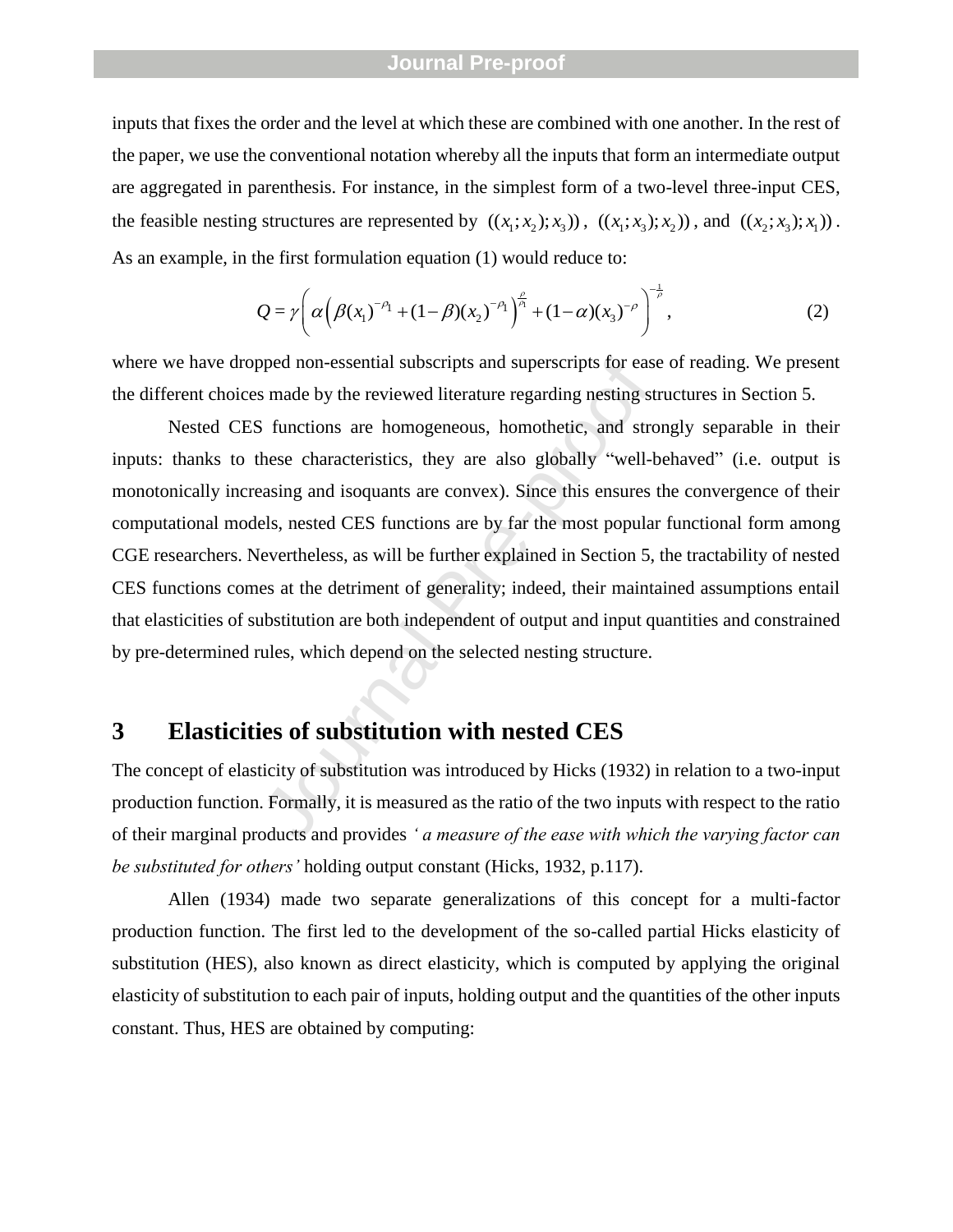$$
\sigma_{ij}^{HES} \equiv \frac{\partial \ln\left(\frac{x_i}{x_j}\right)}{\partial \ln\left(\frac{f_j}{f_i}\right)} = \frac{\partial \ln\left(\frac{x_i}{x_j}\right)}{\partial \ln\left(\frac{P_j}{P_i}\right)},\tag{3}
$$

where  $f_i$  and  $f_j$  are the partial derivatives of the production function with respect to input *i* and *j* respectively (i.e. the marginal products of the inputs) and  $P_i$  is the price of input *i*; when quantities of inputs are optimal,  $f_i = P_i$ . Because other inputs quantities are not allowed to adjust, it is considered a short -run elasticity.

The second generalization, which was re -investigated by Allen (1938) and extended to the *n* -factor case by Uzawa (1962), came to be known as partial Allen elasticity of substitution (AES). This is given by:<sup>4</sup>

$$
\sigma_{ij}^{AES} \equiv \frac{\sum_{k=1}^{n} P_k x_k}{P_j x_j} \frac{\delta x_i / x_i}{\delta P_j / P_j},
$$
\n(4)

 $\sigma_{ij}^{HES} = \frac{\partial \ln\left(\frac{x_i}{x_j}\right)}{\partial \ln\left(\frac{f_i}{f_i}\right)} = \frac{\partial \ln\left(\frac{x_i}{x_j}\right)}{\partial \ln\left(\frac{f_i}{f_i}\right)}$ ,<br>are the partial derivatives of the production function<br>(i.e. the marginal products of the inputs) and  $P_i$  is th<br>are optimal,  $f_i = P_i$ . B where output and all input prices except  $P_j$  are held constant. Following Sato (1967), equation (4) can be read as follows: the percentage increase in the quantity of input *i* due to an increase in  $P_i$ is given by  $\sigma_{ij}^{AES}$  multiplied by its percentage expenditure share. AES is symmetric around zero: a negative AES indicates input complementarity whereas a positive one indicates input substitutability.

Berndt and Wood (1979), Prywes (1986), and Koetse (2006) provide an insight into the difference in interpretation between HES and AES based on the concepts of engineering and economic elasticity of substitution. When the price of one input, e.g.  $P_j$ , increases, two effects may take place: first, a substitution effect such that the quantity of that input  $x_j$  is substituted for another input's quantity  $x_i$ ; second, an income effect according to which real income declines and thus the quantity demanded of each input, including  $x_i$ , is reduced *ceteris paribus*. While engineering elasticities take into account only substitution effects, economic elasticities also include income effects: as the income effect is negative, economic elasticities are always larger

 $\overline{a}$ 

<sup>&</sup>lt;sup>4</sup> AES can also be formulated thus:  $\sigma_{ii}^{AES} = \sum_{i=1}^{n} f_{k} x_{k} (x_{i}, x_{i})^{-1}$  $\sigma_{ij}^{AES} = \sum_{k=1}^{n} f_k x_k (x_i x_j)^{-1} |D_{ij}| / |D|$  where  $|D|$  is the bordered Hessian determinant of the production function and  $|D_{ij}|$  represents the cofactor of the  $ik$  th term in the Hessian matrix.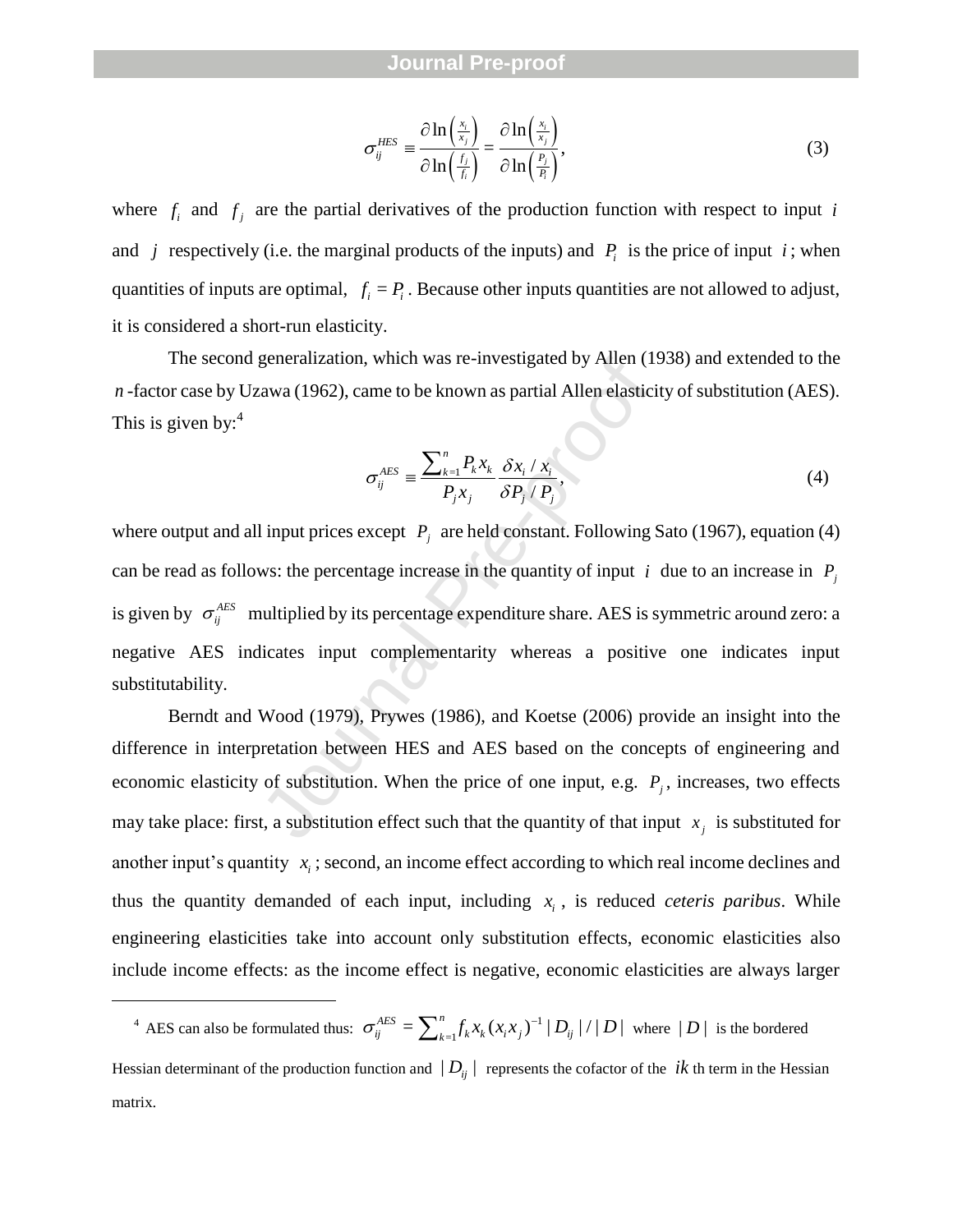than the engineering ones. The primary difference between HES and AES is that the former is an engineering elasticity whereas the latter is an economic elasticity.<sup>5</sup>

owever, the remaining partial elasticities are not conservation of the factor inputs in the subset ( $\theta^s$ , as defined by Satemation should warn CGE researchers against using as that do not match the one in their model;<sup>6</sup> The relationship between HES and AES and the intra - and inter -class elasticities of substitution in a nested CES ( $\sigma_s$  and  $\sigma$ , respectively) was explained in Sato's (1967) seminal paper and is summarized in Table 2. While inter - and intra -class elasticities of substitution are constant, partial elasticities may be varying with inputs. Indeed, HES are constant and equal to  $\sigma_s$ if inputs belong to the same subset and AES are constant and equal to  $\sigma$  if inputs belong to two different subsets; however, the remaining partial elasticities are not constant and depend on the expenditure shares of the factor inputs in the subset  $(\theta^s)$ , as defined by Sato, 1967, p. 203). On the one hand, this information should warn CGE researchers against using estimates obtained from production functions that do not match the one in their model; $<sup>6</sup>$  on the other, one can use these</sup> relationships to compare results based on alternative functional forms.

|                                         | <b>HES</b>                                                       | <b>AES</b>                                                           |
|-----------------------------------------|------------------------------------------------------------------|----------------------------------------------------------------------|
| $\sigma_{ii}$ $i, j \in N_s, i \neq j$  |                                                                  | $\sigma$ + $(\sigma_{\scriptscriptstyle S}$ - $\sigma)$ / $\theta^s$ |
| $\sigma_{ii}$ $i \in N_s$ , $j \in N_r$ | Harmonic mean of $\sigma_{\rm s}, \sigma_{\rm r}$ , and $\sigma$ |                                                                      |

Table 2: HES and AES partial elasticities in nested CES. (Source: own elaboration.)

Notes: the harmonic mean is calculated using the expenditure shares of the factor inputs,  $\theta^s$ , as

<sup>5</sup> Another type of elasticity frequently used in empirical papers is the Morishima elasticity of substitution (MES) (Morishima, 1967, Blackorby and Russell, 1989), which informs on the percentage change in two inputs ratio given a percentage change in the price of one of the two inputs. It is an asymmetric engineering elasticity and can be written in terms of AES as  $\sigma_{ij}^{MES} = f_j x_j / f_i x_i (\sigma_{ij}^{AES} - \sigma_{jj}^{AES})$ ; factors that are AES substitutes are MES substitutes, factors that are AES complements might become MES substitutes. Despite the growing attention, MES is hardly of interest for CGE research because it cannot be included as a constant parameter (indeed, both the intra- and inter-class MES vary with input and output levels). Frondel (2011) argues that HES, AES, and MES are seldom relevant for practical purposes: the simpler cross -price elasticity (an economic elasticity) is much more intuitive and more suited to economic interpretation (see also Frondel and Schmidt, 2002).

<sup>6</sup> Particular care should be taken when using estimates obtained with Translog functions. Indeed, from a review of the main empirical efforts based on Translog cost functions, Frondel and Schmidt (2002) maintain that these studies are limited in their ability to measure factor substitution relationships, as the sign of the estimated cross -price elasticities are strongly dependent on the magnitudes of the input cost shares.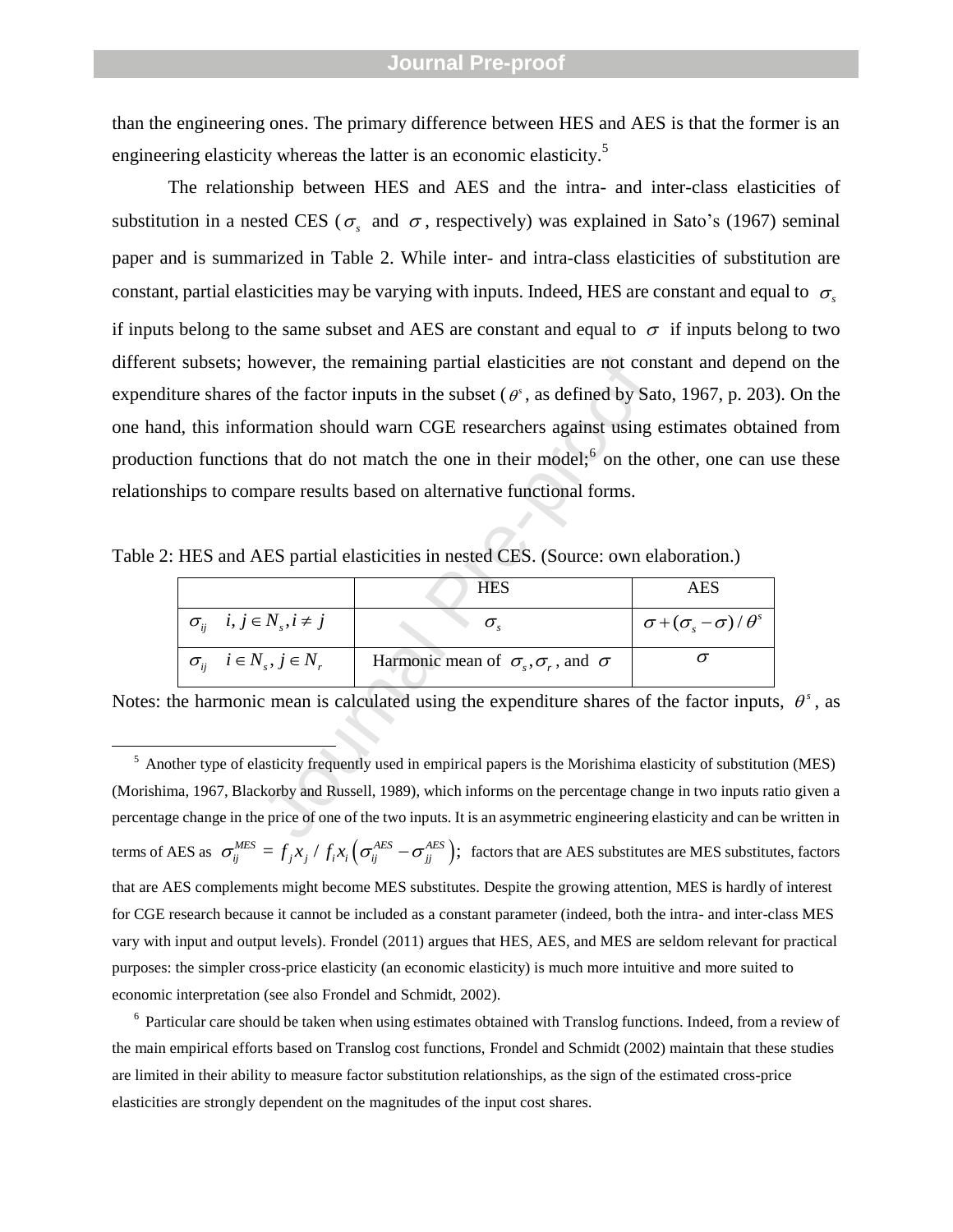weights.

Most papers reviewed provided estimates for only the constant intra- and inter-class elasticities,  $\sigma_s$  and  $\sigma$ ; only Prywes (1986) and Chang (1994) also provided AES estimates for inputs belonging to the same subset, whereas no paper provides HES estimates for inputs belonging to different subsets. For comparison, Table 3 reports the estimated industrial energy-capital intra-class elasticities of substitution found by the surveyed studies, considering a  $((K; E); L)$  nesting structure. Although values vary among the papers considered, we observe that elasticities are often lower than one.Prywes (1986) obtained negative elasticities, a theoretical impossibility, but emphasized that most of them were not significantly different from zero. Only van der Werf (2008) and Okagawa and Ban (2008) tested the hypotheses of Cobb -Douglas and Leontief production function and found some evidence in favour of them.

| $((A, E), E)$ fiesting structure. Although values vary among the papers considered, we observe that |         |         |                   |                   |               |           |
|-----------------------------------------------------------------------------------------------------|---------|---------|-------------------|-------------------|---------------|-----------|
| elasticities are often lower than one. Prywes (1986) obtained negative elasticities, a theoretical  |         |         |                   |                   |               |           |
| impossibility, but emphasized that most of them were not significantly different from zero. Only    |         |         |                   |                   |               |           |
| van der Werf (2008) and Okagawa and Ban (2008) tested the hypotheses of Cobb-Douglas and            |         |         |                   |                   |               |           |
| Leontief production function and found some evidence in favour of them.                             |         |         |                   |                   |               |           |
|                                                                                                     |         |         |                   |                   |               |           |
| Table 3: Estimated $\sigma_s$ between energy and capital. (Source: own elaboration.)                |         |         |                   |                   |               |           |
| Sectors                                                                                             | Prywes  | Kemfert | van der Werf      | O&B               | Dissou et al. | Baccianti |
| Food                                                                                                | $-0.24$ | 0.85    | 0.96 <sup>c</sup> | 0.39              | 0.66          | 0.57      |
| Textiles                                                                                            | 0.45    |         | 1.04 <sup>c</sup> | $0.17^{L}$        | 0.46          | 0.63      |
| Paper and printing                                                                                  | $-0.15$ | 0.33    | 0.89 <sup>c</sup> | $0.37^{L}$        | 0.47          | 0.55      |
| Chemicals                                                                                           | $-0.39$ | 0.93    |                   | $0.04^{L}$        | 0.43          | 0.50      |
| Non metallic min.                                                                                   | $-0.13$ | 0.04    | $0.95^{c}$        | 0.35              | 0.47          | 0.58      |
| Primary metal                                                                                       | 0.00    | 0.34    | 0.89 <sup>c</sup> | $0.29^{L}$        | 0.37          | 0.37      |
| Machinery                                                                                           | 0.31    |         |                   | $0.12^{L}$        | 0.44          | 0.48      |
| Electrical eq.                                                                                      | 0.15    |         |                   | $0.25^{L}$        |               | 0.61      |
| Transportation eq.                                                                                  | 0.45    | 0.61    | 1.01 <sup>c</sup> | 0.09 <sup>L</sup> | 0.44          | 0.63      |
| Construction                                                                                        |         |         | 0.10              | $0.99^{L}$        |               | 0.98      |

Table 3: Estimated  $\sigma_s$  between energy and capital. (Source: own elaboration.)

Notes: O&B stands for Okagawa and Ban (2008). The superscripts C and L indicate when an econometric test for Cobb -Douglas or Leontief production function was performed, respectively. In the reviewed papers, the name of industries could vary or be further disaggregated. The industry "Food" for Prywes (1986) and van der Werf (2008) is "Food and Tobacco" ; the industry "Textile" for Prywes (1986) is an average of the values in "Textile mill products " and "Appearel and other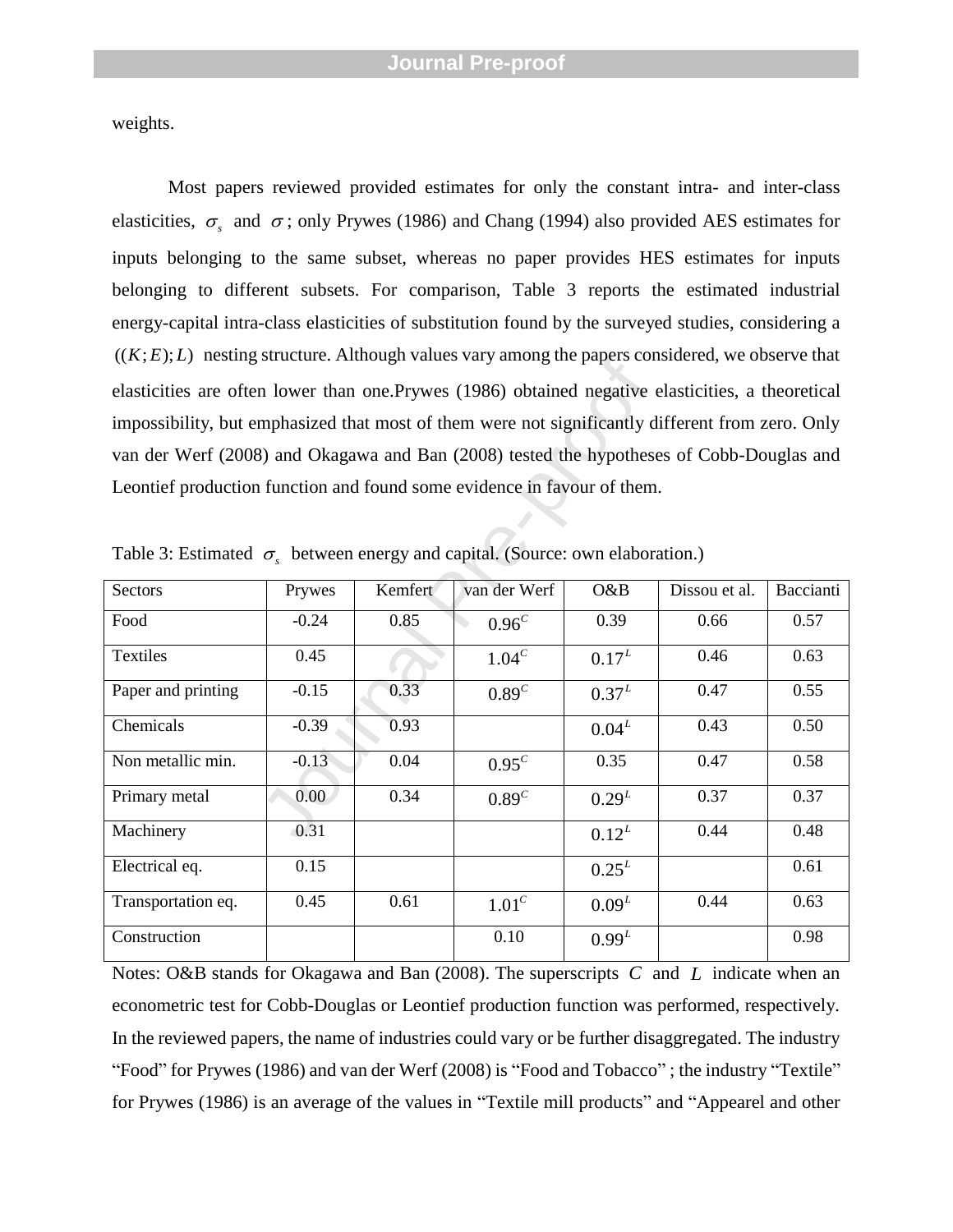textile products"; the industry "Primary metal" for Kemfert (1998) and van der Werf (2008) is "Iron and steel"; the industry "Transportation eq." for Kemfert (1998) is "Vehicles".

## **4 Estimation approaches**

Three approaches have been employed by the literature to estimate nested CES production functions: the direct approach based on its non -linear estimation, the indirect approach based on a cost minimization (or, equivalently, a profit maximization) problem, and the approximation approach based on its Kmenta's (1967 ) linearisation.

its Kmenta's (1967) linearisation.<br>pproach consists in using a non-linear least squares est<br>tion algorithms. Some of these algorithms were made<br>nningsen and Henningsen (2011); nevertheless, resear<br>adequate starting values The direct approach consists in using a non -linear least squares estimation based on ad -hoc non -linear optimization algorithms. Some of these algorithms were made available for empirical applications by Henningsen and Henningsen (2011); nevertheless, researchers often encountered problems in finding adequate starting values for the non -linear procedure and in making it reach numerical convergence, particularly with complex nested CES structures (Henningsen and Henningsen, 2012). Even though the direct approach has been used several times by the CGE literature to estimate substitution elasticities, Henningsen et al. (2019) gave a warning about the reliability of some of the published results. Indeed, in an attempt to replicate and update Kemfert's (1998) findings using both her original estimation approach and more up-to-date techniques, Henningsen et al. (2019) could not obtain statistically accurate estimates of the production function parameters. Therefore, they advised against the use of the direct estimation methods in empirical applications if long time -series and high independent variation of the input quantities are not available.

The indirect approach, which has been the most popular so far (see Table 1), relies on the assumptions of profit maximizing (cost minimizing) behaviour and price exogeneity, and involves the collection of data on both quantities and prices of inputs and output. Prywes (1986), Chang (1994), and Okagawa and Ban (2008) employed it to estimate a three -level four -input nested CES of the form  $(((x_1; x_2); x_3); x_4))$ , which we use as an example to illustrate this approach.<sup>7</sup> This consists of solving a cost minimizing problem at each of the three levels -  $(x_1; x_2)$ ,  $((x_1; x_2); x_3)$ ,

 $7$  Van der Werf (2008) further elaborated the indirect approach, deriving conditional factor demands and adding some algebraic steps to identify biased technical progress coefficients. A detailed description is provided in Section 4.1.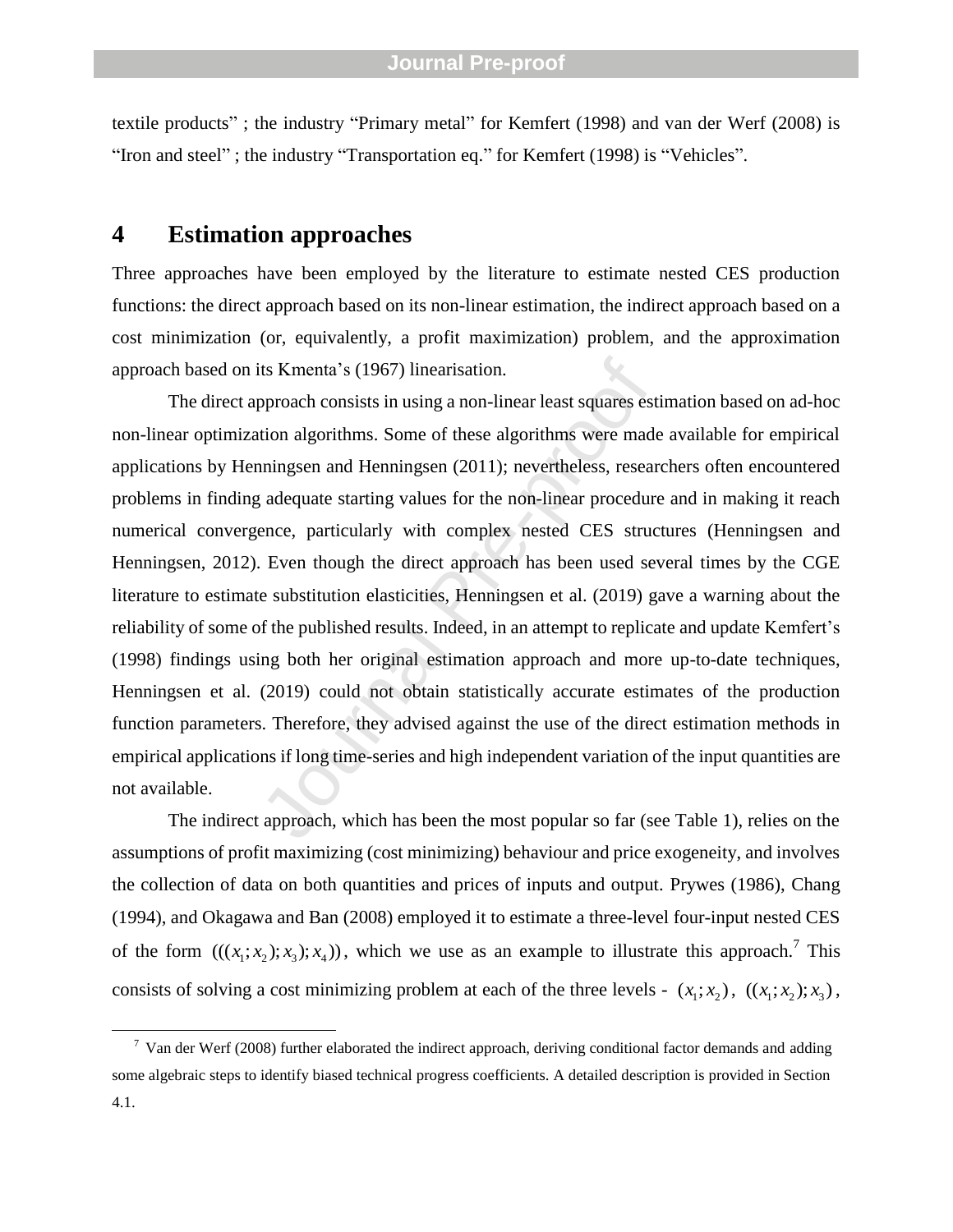and  $(((x_1; x_2); x_3); x_4))$  - starting with the inner one. In the example considered, the inner level cost minimization problem is given by

$$
\min_{x_1, x_2 \ge 0} \quad P_1 x_1 + P_2 x_2 \tag{5a}
$$

subject to: 
$$
X_{12} = (\beta_{12} (x_1)^{-\rho_{12}} + (1 - \beta_{12}) (x_2)^{-\rho_{12}})^{\frac{1}{\rho_{12}}},
$$
 (5b)

where  $X_{12}$  is the intermediate output obtained by combining  $x_1$  and  $x_2$ ,  $\beta_{12}$  is the inner share, and  $\rho_{12}$  is the substitution parameter. The inner elasticity is given by  $\sigma_{12} = 1/(1+\rho_{12})$ . From the

first order conditions and using a log-transformation, the following equation is derived:  
\n
$$
\ln\left(\frac{x_1}{x_2}\right) = \sigma_{12} \ln\left(\frac{\beta_{12}}{(1-\beta_{12})}\right) + \sigma_{12} \ln\left(\frac{P_2}{P_1}\right).
$$
\n(6)

Equation ( 6), with the addition of a disturbance term, is then estimated.

and using a log-transformation, the following equati<br>  $\ln\left(\frac{x_1}{x_2}\right) = \sigma_{12} \ln\left(\frac{\beta_{12}}{(1-\beta_{12})}\right) + \sigma_{12} \ln\left(\frac{P_2}{P_1}\right)$ .<br>
the addition of a disturbance term, is then estimated.<br>
ure is repeated for the two upper le This procedure is repeated for the two upper levels of production, using the intermediate output obtained from the estimated coefficients of the previous level as one of the inputs, and the Lagrangian multiplier as its price (since prices are assumed exogenous). For instance, the Lagrangian multiplier of  $X_{12}$  is given by:

$$
P_{12} = \left(\beta_{12}^{\sigma_{12}} P_1^{1-\sigma_{12}} + (1-\beta_{12})^{\sigma_{12}} P_2^{1-\sigma_{12}}\right)^{1/(1-\sigma_{12})}.
$$
 (7)

The elasticities of substitution are represented by the estimated coefficients attached to the logarithm of the ratio between prices, and the share parameters can be derived from the constant term.

Finally, the linearisation method was rarely chosen by the literature surveyed because of the associated approximation bias (Thursby and Lovell, 1978). Koesler and Schymura (2015) compared estimates obtained from the Kmenta's (1967 ) estimation and the non -linear approach and concluded that the former performs less well in terms of goodness of fit statistics, particularly when the elasticity of substitution is far from the point around which the approximation is made. Feng and Zhang (2018) also estimated a linearised nested CES and found the resulting coefficients to be inconsistent with economic theory.

#### **4.1 Technical change**

Technical change can be seen as a shift upward of the production function due to an increase of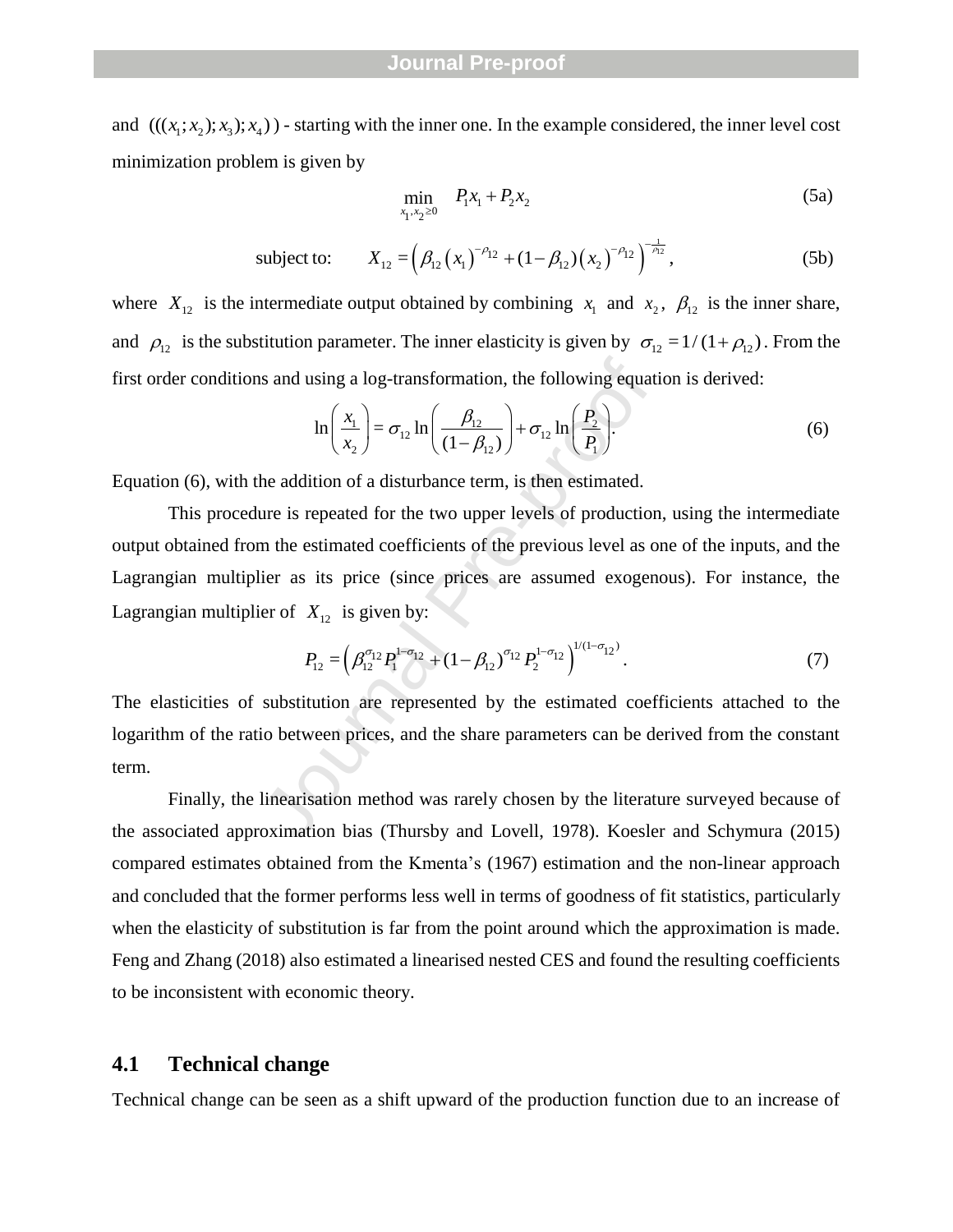factor effectiveness; in CGE models, the shift can be assumed exogenously or modelled. Among the CGE models, climate change research has focused particularly on investigating the welfare effects of endogenous technical change, given alternative climate policy scenarios. For this purpose, and since the level at which inputs can be substituted for one another influences investments in new technologies (van der Werf, 2008), it is important that empirical researchers provide elasticities of substitution estimated alongside technical change parameters.

As shown in the third column of Table 1, technical change has usually been incorporated in the production function through an exogenous Hicks -neutral term, often represented by a monotonic and non -decreasing function of time. To provide an example of this formulation, the outer nest of the CES function in (1) can be modified as follows:

$$
Q = e^{\lambda t} \gamma \left( \sum_{s=1}^{S} \alpha_s X_s^{-\rho} \right)^{\frac{1}{\rho}}, \tag{8}
$$

-decreasing function of time. To provide an example<br>
SS function in (1) can be modified as follows:<br>  $Q = e^{\lambda t} \gamma \left(\sum_{s=1}^{8} \alpha_s X_s^{-\rho}\right)^{-\frac{1}{\rho}}$ ,<br>
growth in technical progress and t represents a tin<br>
1 by the literature where  $\lambda$  denotes growth in technical progress and  $t$  represents a time trend. Two valuable insights are offered by the literature that chose this representation of technical change. First, Kemfert (1998) and Koesler and Schymura (2015) found intersectoral differences in the estimates of the  $\lambda$  parameter, indicating that an aggregated coefficient would not be able to account for the high variation of industrial data and structure effects. Secondly, Kemfert (1998) found that technical change rates vary significantly with CES nesting structures.

Conversely, few authors considered in this review included input -specific technical change parameters in their production functions: Table 4 shows their estimated value of the technical change parameters. Even though this representation of technical change is more realistic, particularly as it allows for the acknowledgment of technological progress, it has not often been used because of the identification problem connected with the estimation of the associated CES. One method to overcome this issue was proposed by van der Werf (2008), who modified a

three-input nested CES to include biased technical change as follows:  
\n
$$
Q = \left( \alpha \left( \beta (A_{x_1} x_1)^{-\rho_1} + (1-\beta) (A_{x_2} x_2)^{-\rho_1} \right)^{\frac{\rho}{\rho}} + (1-\alpha) (A_{x_3} x_3)^{-\rho} \right)^{\frac{1}{\rho}},
$$
\n(9)

where  $A_{x_i} = \exp\{\gamma_{x_i}t\}$  for  $i = \{1, 2, 3\}$  are the factor-specific technical change parameters. The cost function associated with the production function can be obtained from the first order conditions; Shephard's lemma is then applied to obtain conditional factor demands. Rearranging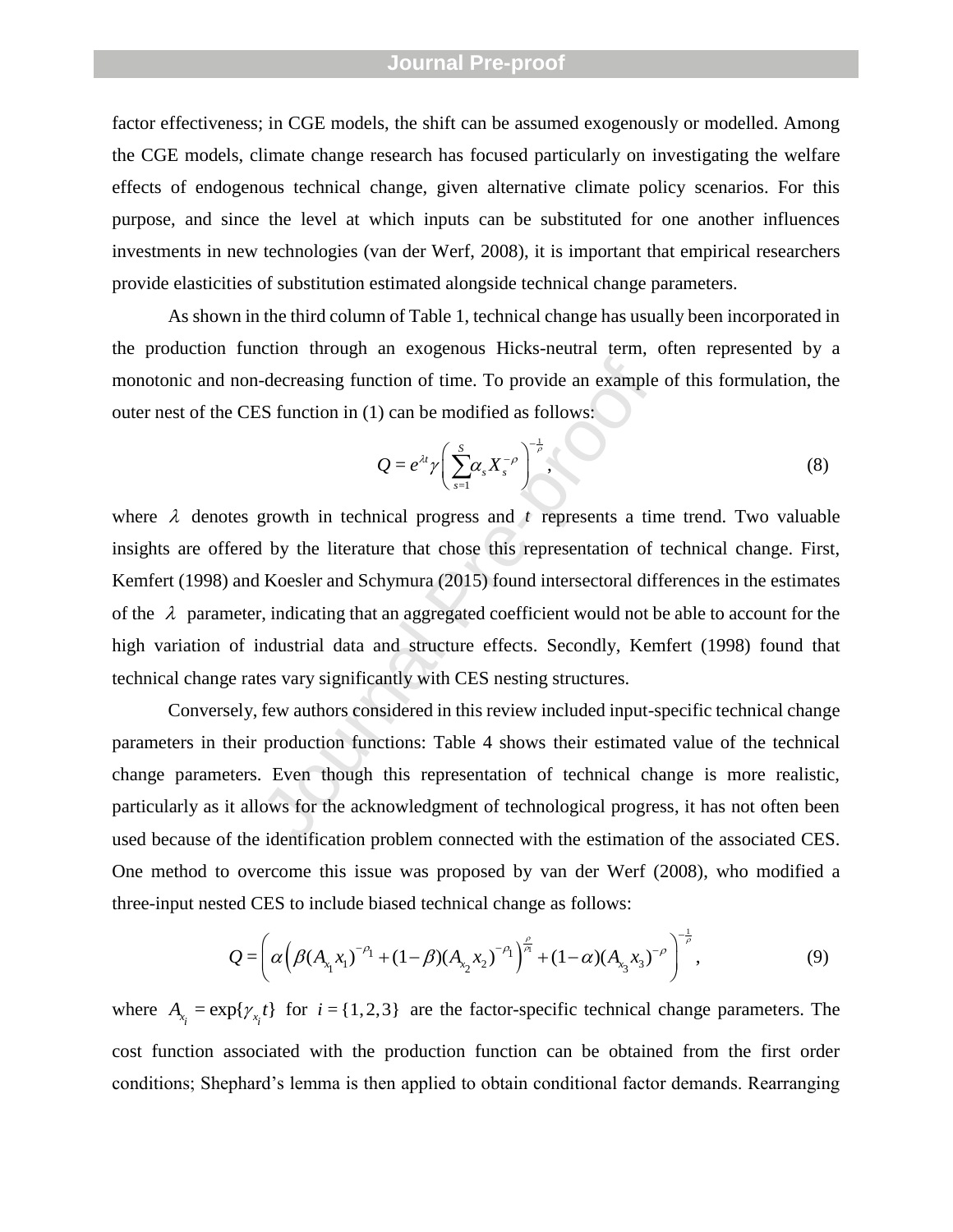and using a log-transformation, van der Werf (2008) obtained the following factor share equations:  
\n
$$
\ln\left(\frac{x_1}{X_{12}}\right) = \sigma_{12} \ln \beta + (\sigma_{12} - 1) \ln A_{x_1} + \sigma_{12} \ln\left(\frac{P_{12}}{P_{x_1}}\right)
$$
\n(10a)

$$
\left(X_{12}\right) \qquad \qquad \left(P_{x_1}\right)
$$
\n
$$
\ln\left(\frac{x_2}{X_{12}}\right) = \sigma_{12}\ln(1-\beta) + (\sigma_{12}-1)\ln A_{x_2} + \sigma_{12}\ln\left(\frac{P_{12}}{P_{x_2}}\right) \tag{10b}
$$

$$
\ln\left(\frac{x_3}{Q}\right) = \sigma \ln(1-\alpha) + (\sigma - 1)\ln A_{x_3} + \sigma \ln\left(\frac{P_0}{P_{x_3}}\right)
$$
 (10c)

$$
\ln\left(\frac{X_{12}}{Q}\right) = \sigma \ln \alpha + \sigma \ln\left(\frac{P_Q}{P_{12}}\right).
$$
 (10d)

 $\ln\left(\frac{X_{12}}{Q}\right) = \sigma \ln \alpha + \sigma \ln\left(\frac{P_o}{P_{12}}\right).$ <br>
tiation and a few algebraic steps (van der Werf, 2008<br>
ons, independent from the unobservable  $X_{12}$  and<br>
of the system with imposed cross-equation res<br>
labour-saving tech Using first differentiation and a few algebraic steps (van der Werf, 2008, p. 2,969 ), a system of four linear equations, independent from the unobservable  $X_{12}$  and  $P_{12}$ , is obtained. His estimation results of the system with imposed cross -equation restrictions showed both energy-saving and labour-saving technical change and rejected Hicks-neutral total factor productivity for all the industries and countries considered. Turner et al. (2012) and Dissou et al. (2015 ) replicated van der Werf's (2008 ) approach.

| <b>Authors</b>        | <b>TCE</b>      | Type               | Nested structure      |
|-----------------------|-----------------|--------------------|-----------------------|
| Kermfert (1998)       | 2.20%           | Neutral            | ((K;E);L)             |
|                       | 0.69%           | <b>Neutral</b>     | ((K;L);E)             |
|                       | 0.64%           | <b>Neutral</b>     | ((E;L);K)             |
| van der Werf (2008)   | 1.2-2.8%        | Energy augmenting  | ((K;L);E)             |
|                       | 3%              | Labour augmenting  | ((K;L);E)             |
|                       | $-2.4%$         | Capital augmenting | ((K;L);E)             |
| Su et al. (2012)      | $0.1\% - 0.9\%$ | <b>Neutral</b>     | ((K;L);E), ((K;E);L), |
|                       |                 |                    | ((E;L);K)             |
| Feng and Zhang (2018) | 5%-7%           | Neutral            | ((K;E);L)             |

Table 4: Technical change coefficients' estimates (TCE)

Baccianti (2013), instead, followed the recommendations of the dynamic macroeconomic literature and normalised the CES production function by converting variables in an indexed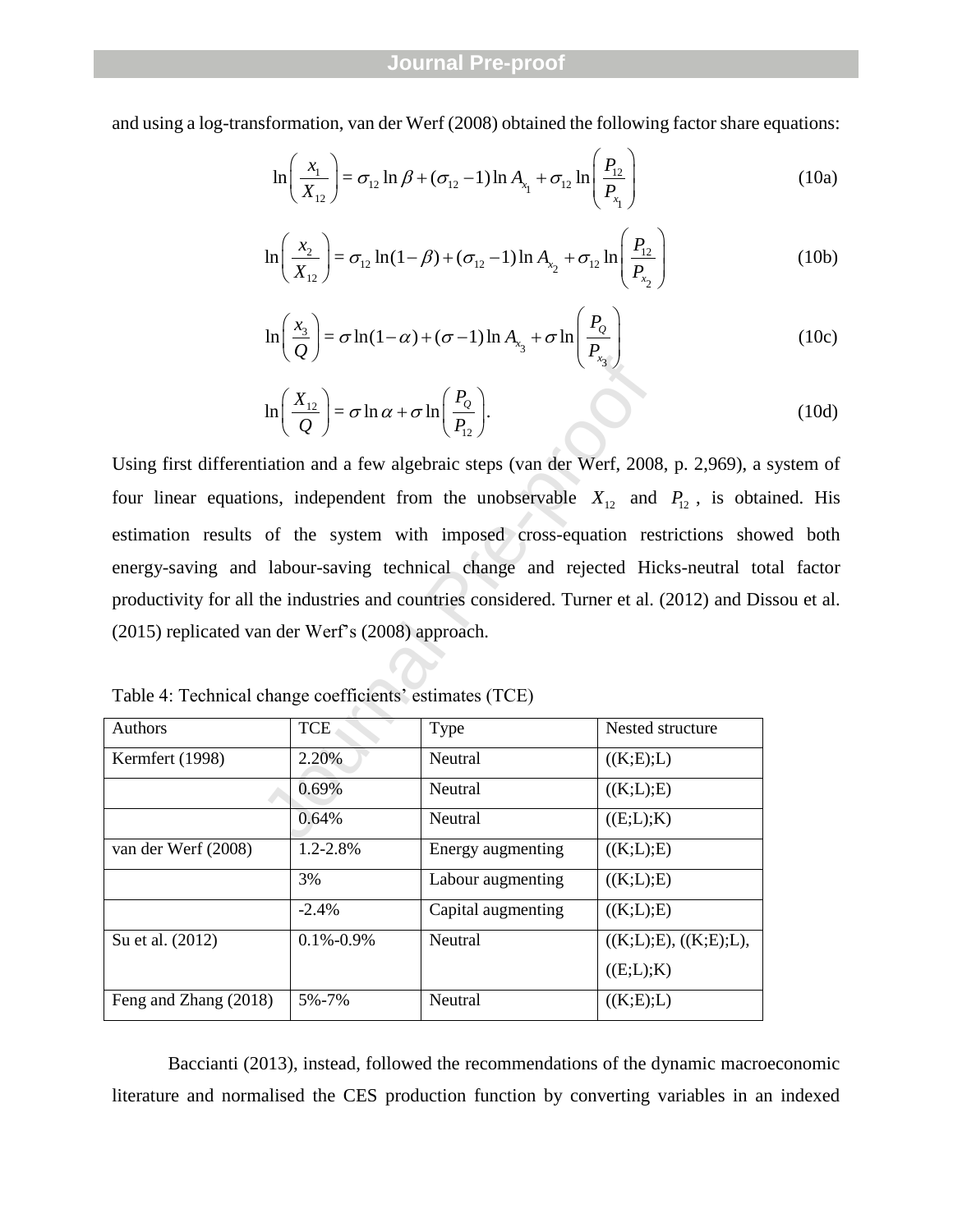number form, in order to identify the input -specific technical change parameters. Indeed, Klump et al. (2007), León -Ledesma et al. (2010), and Klump et al. (2012) showed the empirical benefits of estimating normalised two -input CES functions with biased technical change, both in terms of the identification and interpretation of parameters.

More recently, Antoszewski (2019, pp. 280 -281 ) illustrated a new approach to estimate elasticities of substitution with non -neutral technical change. He considered a normalized three -input nested CES function and estimated the first order conditions derived from a profit maximizing problem at each nest, similarly to Prywes (1986). Even though this approach does not allow for the identification of single factor -specific parameters but only their absolute difference, it produces estimates of elasticities corrected for technical change.

fication of single factor-specific parameters but only the sof elasticities corrected for technical change.<br>Should be noted that the approaches of both van are in line with the macroeconomic notion of emborgress is embodie Finally, it should be noted that the approaches of both van der Werf (2008) and Antoszewski (2019) are in line with the macroeconomic notion of embodied technical change, whereby technical progress is embodied in the characteristics of new capital plants and equipment and, as such, depends on the rate of investment in capital goods. This concept has been analysed by the empirical literature focusing on energy efficiency (Berndt et al., 1993, Kratena, 2007), but should be further investigated in relation to input elasticities of substitution. For example, it should be evaluated whether energy savings could be realized in the long run by changing the capital stock when the level of energy -capital substitution in the short run is low.

## **5 Nested structures**

When attempting the estimation of a nested CES production function, a researcher is confronted with the selection of a specific nesting structure for the CES, which defines how inputs are combined with each other. For comparison purposes, the fourth column of Table 1 reports the nesting chosen by the papers surveyed in this review. Interestingly, it appears that the inner nests  $(K; E)$ ,  $(K; L)$ , and  $(L; E)$ , have been selected in approximately equal proportions, despite different economic interpretations.<sup>8</sup> While surveying the nesting structures adopted in a set of well-known CGE models, Feng and Zhang  $(2018)$  noted that  $((K;L);E)$  has been the most popular form,  $((K; E); L)$  has been chosen in only three models, including the well-known

 $\frac{1}{8}$ In particular, whereas the first is consistent with Berndt and Wood's (1975 ) theory of utilized capital and the second represents value-added,  $(L; E)$  lacks an intuitive economic interpretation.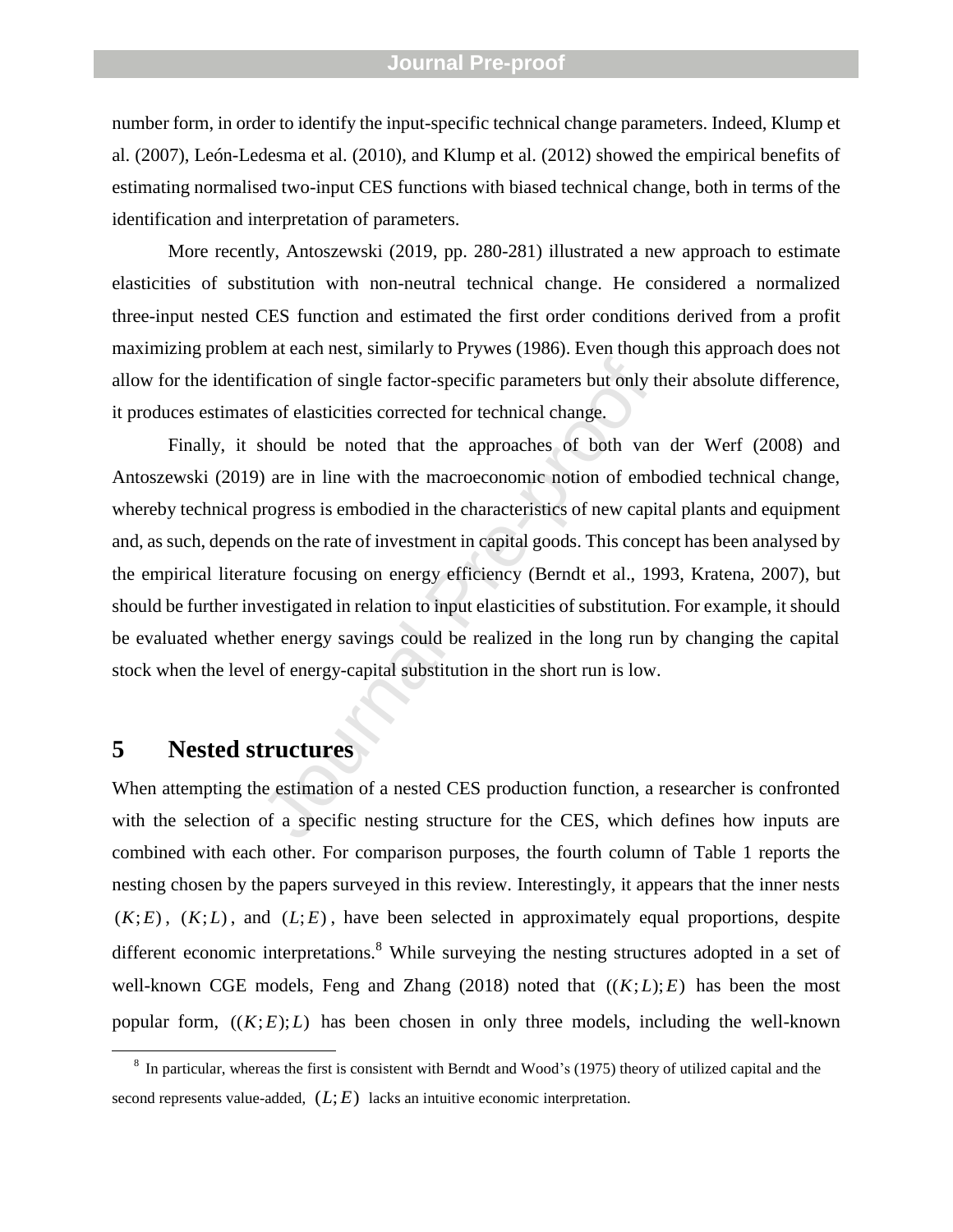GTAP-E model by Truong et al.  $(2002)$ , and that  $((E;L); K)$  has never been selected.

The selection of a nesting structure represents a crucial decision. From a theoretical standpoint, the choice of the nesting structure implies determined relations between inputs because of the maintained assumption of strong separability. Indeed, nested inputs must share the same degree of substitutability with the input(s) outside the nest: for example, in the case of the three-input two-level nested CES of the form  $((x_1; x_2); x_3)$ , strong separability constrains  $x_1$  and  $x_2$  to equally substitute for  $x_3$ . From an empirical standpoint, Lecca et al. (2011) showed that CGE results are sensitive to the choice of input nesting in the production function and Feng and Zhang (2018) confirmed that CGE simulations using different nesting structures can lead to divergent results.

usitive to the choice of input nesting in the production<br>irmed that CGE simulations using different nesting<br>mportance, the literature has not yet analysed seriousl<br>at rationales have been followed: either this choice is r Despite its importance, the literature has not yet analysed seriously the best way to tackle this choice. Different rationales have been followed: either this choice is made *a priori*, according to some pre -existing belief, or a data -driven approach is used, where statistical tests are employed to assess which functional form represents the best fit for the data. In particular, the early study of Prywes (1986) on US manufacturing industries assumed a three -level CES production function of the form  $(((K;E);L);M)$ , without presenting any theoretical or empirical evidence in support of this choice. Chang (1994), analysing the Taiwan manufacturing sector, chose the same nesting structure but mentioned the use of the  $R^2$  statistic as a discriminating criterion, without reporting formal results. In principle, this data -driven approach consists of estimating all the feasible nesting structures separately and selecting the one with the highest  $R^2$  (Kemfert, 1998). This approach was used by all subsequent studies using a three -input production function.

Despite its popularity, this selection method was questioned by Baccianti (2013) and Dissou et al. (2015). They noted that the use of an  $R^2$  statistic with an indirect method based on conditional factor demands is not recommended because the final comparison is made between models based on different dependent and explanatory variables. Moreover, Dissou et al. (2015) warned that goodness of fit measures should be interpreted with caution in the context of a system of equations. We underline that the use of this selection method should be discouraged under a direct estimation approach as well. Indeed, it has long been known within the statistical and econometric literature that the  $R^2$  statistic is inadequate for comparing competing non-linear models because it is based on the underlying assumption that the model being fit is linear (Spiess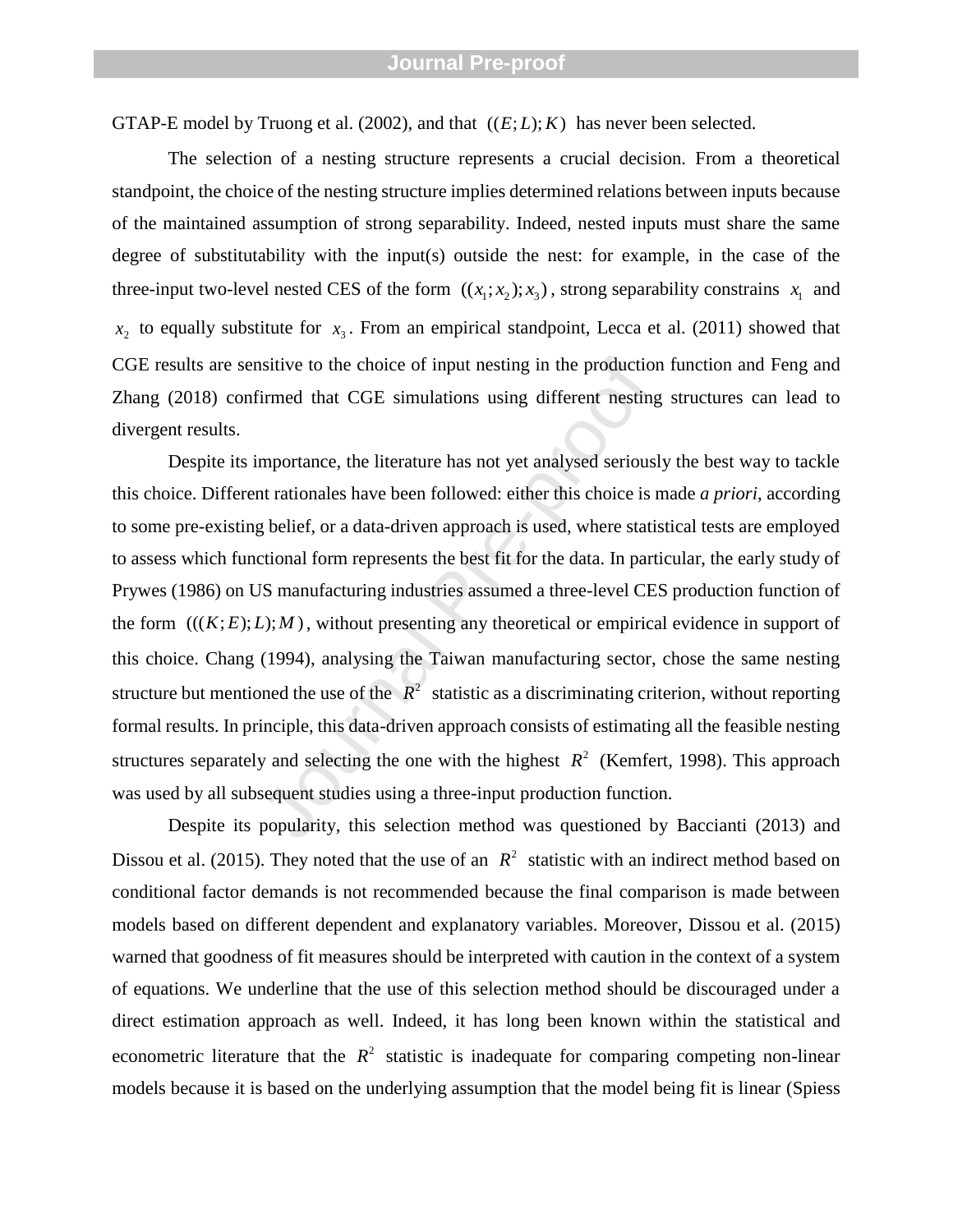and Neumeyer, 2010) .

Furthermore, we want to stress that any selection criteria, such as goodness of fit measures, should be used only when the researcher is convinced that the set of competing models considered includes the true one. With restrictive production functions such as the CES, we cannot exclude the possibility that another functional form could provide a better representation of the true input -output relationship. If that is the case, goodness of fit results would mistakenly lead to the selection of a nesting structure, even when none of the alternatives represents the "best" characterization of the true production function.

is the papers provide alternative empirical approaches<br>
Zhou (2014) proposed a two-step method: first, a Tr<br>
of substitution are estimated; second, a nested CES fr<br>
nner nest are those that exhibit, on average, the larg<br> Three recent papers provide alternative empirical approaches for selecting nesting structures. Zha and Zhou (2014) proposed a two -step method: first, a Translog function and the relative elasticities of substitution are estimated; second, a nested CES framework is built where the inputs in the inner nest are those that exhibit, on average, the largest Translog elasticity. Conversely, Dissou et al. (2015) based their approach on the cost minimization cross -equation restrictions characterizing the CES indirect estimation method based on a system of first order conditions. They proposed choosing the nesting structure for which the estimated coefficients meet the cross-equation restrictions.<sup>9</sup> Finally, Feng and Zhang (2018) expanded Chang's (1994) approach and defined three selection criteria for studies based on direct non -linear estimation methods: goodness of fit, goodness of convergence, and compliance to economic meaning. The first is assessed by means of the  $R^2$  statistic, the second is measured as the distance between the estimated elasticities and the initial point assumed for the estimation, and the third is a check on the compliance of the estimated CES parameters to their meaningful theoretical ranges.

Although these latest approaches represent interesting attempts at improving the nesting selection process, not only do they lack theoretical support but also have limitations in applicability. Three shortcomings of the existing methods seem especially relevant. First, whereas this issue has been approached in only a three -input scenario, the choice becomes increasingly demanding as the number of inputs increases: indeed, the number of feasible combinations grows exponentially, as exemplified in Table 5. Second, the non-nested structure,  $(x_1; x_2; x_3)$ , has been disregarded in most studies: only van der Werf (2008) and Dissou et al. (2015) formally tested for the equivalence of intra - and inter -class elasticities, and Baccianti (2013) was the only paper

9 van der Werf (2008) also performed this test and rejected at least one restriction for most of the industries/countries considered.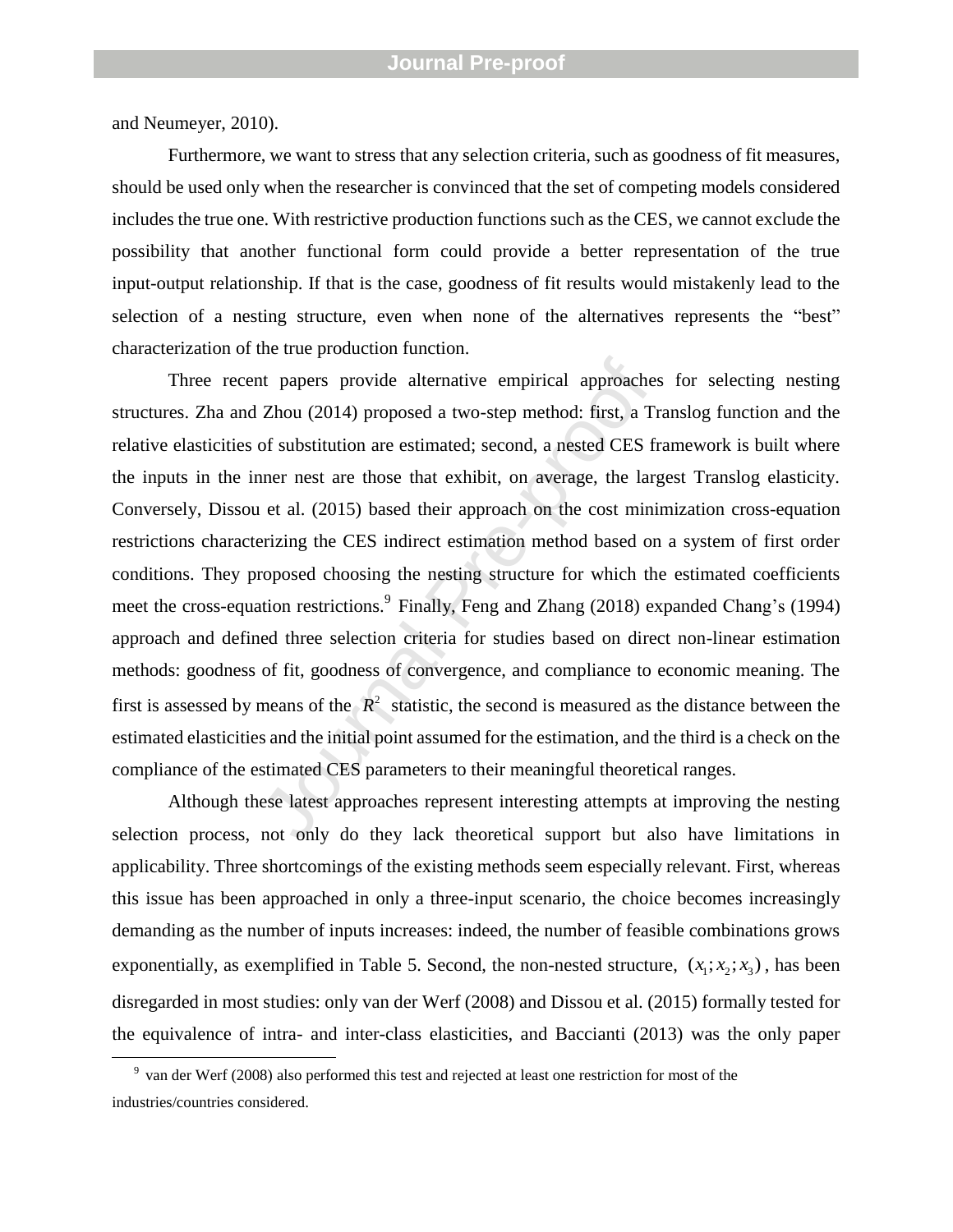estimating the one -level CES alongside the nested ones. Interestingly, his findings showed that the non -nested CES was not rejected in 5 out of 7 industries and 8 out of 12 countries, supporting the importance of including this specification alongside the other feasible options. Third, conditional on the availability of sectoral data, nesting structures should be tested at a disaggregated level because the best nesting specification could differ across industries. Although assuming a single structure certainly simplifies CGE modelling, it might not provide a realistic representation of the production side of the economy, and it does not allow for the investigation of the different impacts that, for instance, climate policies can have on the various sectors.

|                                                                                                     | Table 5: Three- and four-input feasible nesting structures. (Source: own elaboration.) |                          |                            |                            |  |  |
|-----------------------------------------------------------------------------------------------------|----------------------------------------------------------------------------------------|--------------------------|----------------------------|----------------------------|--|--|
| Three-input                                                                                         | Four-input                                                                             |                          |                            |                            |  |  |
| $(x_1; x_2; x_3)$                                                                                   | $(x_1; x_2; x_3; x_4)$                                                                 | $((x_1; x_2; x_3); x_4)$ | $(((x_1; x_2); x_3); x_4)$ | $(((x_1; x_2); x_4); x_3)$ |  |  |
| $((x_1; x_2); x_3)$                                                                                 | $((x_1; x_2); (x_3; x_4))$                                                             | $((x_1; x_2; x_4); x_3)$ | $(((x_1; x_2); x_2); x_4)$ | $(((x_1; x_3); x_4); x_5)$ |  |  |
| $((x_1; x_3); x_2)$                                                                                 | $((x_1; x_3); (x_2; x_4))$                                                             | $((x_1, x_3, x_4), x_2)$ | $(((x_1; x_4); x_3); x_2)$ | $(((x_1; x_4); x_2); x_3)$ |  |  |
| $((x_2; x_3); x_1)$                                                                                 | $((x_1; x_4); (x_2; x_3))$                                                             | $((x_2; x_3; x_4); x_1)$ | $(((x_2; x_3); x_1); x_4)$ | $(((x_2; x_3); x_4); x_1)$ |  |  |
|                                                                                                     |                                                                                        |                          | $(((x_3; x_4); x_1); x_2)$ | $(((x_3; x_4); x_2); x_1)$ |  |  |
|                                                                                                     |                                                                                        |                          |                            |                            |  |  |
| We believe that a new potential selection approach could be based on a test on the                  |                                                                                        |                          |                            |                            |  |  |
| maintained separability hypotheses on which the nested CES is founded. The test would be carried    |                                                                                        |                          |                            |                            |  |  |
| out exploiting the Translog functional form, which represents a second-order linear approximation   |                                                                                        |                          |                            |                            |  |  |
| of a CES that does not share the same built-in properties. A researcher could estimate the Translog |                                                                                        |                          |                            |                            |  |  |
| function and test whether the estimated coefficients satisfy the conditions required for strong     |                                                                                        |                          |                            |                            |  |  |

Table 5: Three - and four -input feasible nesting structures. (Source: own elaboration.)

We believe that a new potential selection approach could be based on a test on the maintained separability hypotheses on which the nested CES is founded. The test would be carried out exploiting the Translog functional form, which represents a second -order linear approximation of a CES that does not share the same built -in properties. A researcher could estimate the Translog function and test whether the estimated coefficients satisfy the conditions required for strong separability and homogeneity.

As an example, we show the formulation of the test hypothesis for the three-input case.<sup>10</sup>

Consider the following Translog, characterized by inputs symmetry and Hicks neutrality:  
\n
$$
\ln Q = \ln a_0 + \sum_{i=1}^{3} a_i \ln x_i + \frac{1}{2} \sum_{i=1}^{3} \sum_{j=1}^{3} a_{ij} \ln x_i \ln x_j.
$$
\n(11)

 $\overline{a}$ 

<sup>&</sup>lt;sup>10</sup> However, we refer the interested reader to Berndt and Christensen (1973) and Hoff (2014) for a more detailed presentation of the separability restrictions required. Following the separability definition proposed by Berndt and Christensen (1973), this approach can be extended to the four -input case.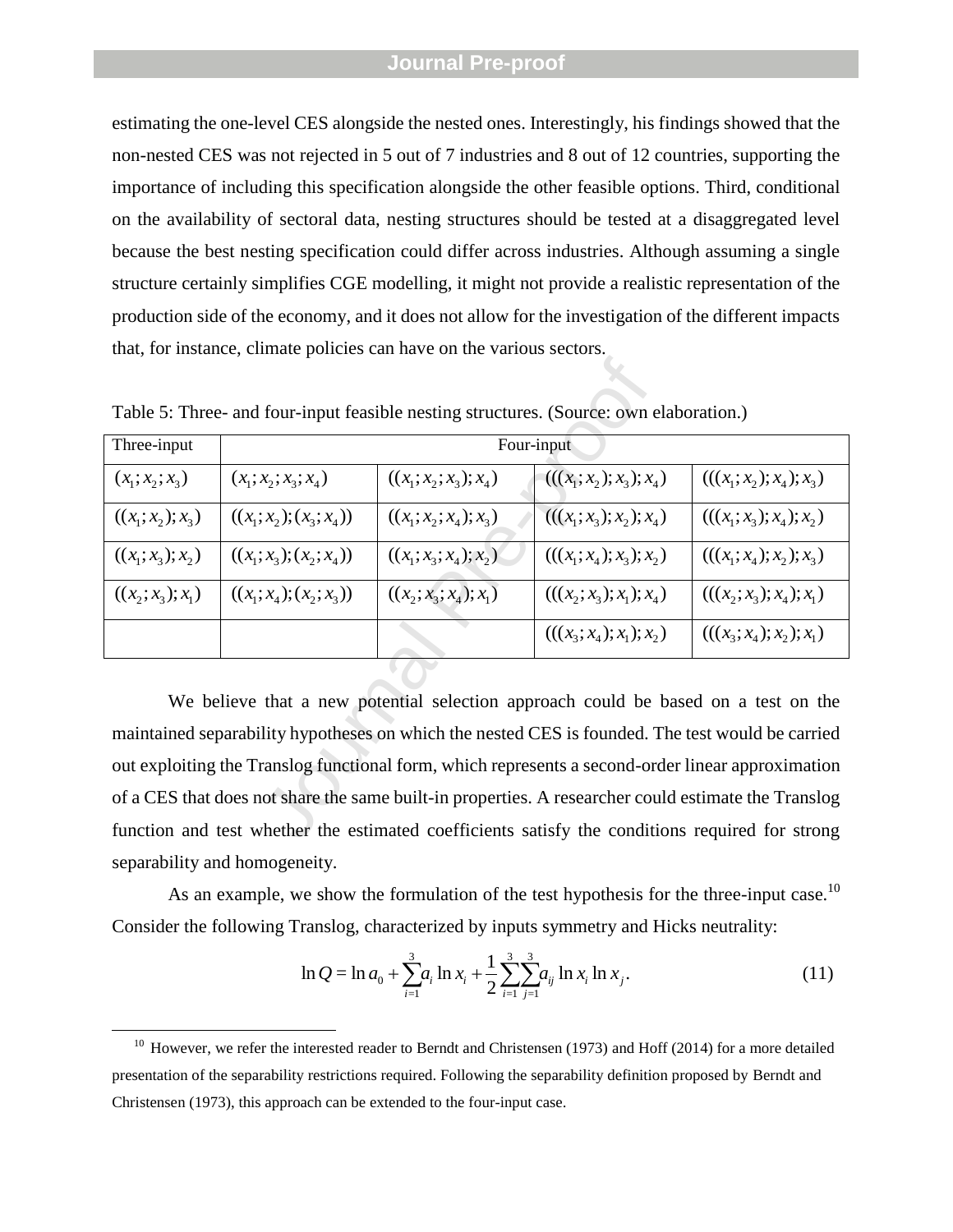Linear homogeneity in inputs, which corresponds to the assumption of constant returns to scale, is satisfied when: $11$ 

$$
\sum_{i=1}^{3} a_i = 1 \tag{12a}
$$

$$
\sum_{j=1}^{3} a_{ij} = 0 \quad \forall i \in \{1, ..., n\}.
$$
 (12b)

Inputs  $x_i$  and  $x_j$  are strongly separable from a given input  $x_k$ , if the following set of constraints are jointly satisfied (Berndt and Christensen, 1973):<sup>12</sup>

$$
a_i a_{jk} - a_j a_{ik} = 0 \tag{13a}
$$

$$
a_{jj}a_{kk} - a_{jk}^2 = 0.
$$
 (13b)

(bernat and Christensen, 1975):<br>  $a_i a_{jk} - a_j a_{ik} = 0$ <br>  $a_{jj} a_{kk} - a_{jk}^2 = 0$ .<br>
straints (12) and (13) informs on whether the Translog<br>
with a  $((x_i; x_j); x_k)$  structure and constant returns to<br>
feasible nested structures. The fo A Wald test on constraints (12) and (13) informs on whether the Translog is approximating a CES production function with a  $((x_i; x_j); x_k)$  structure and constant returns to scale. The test should be repeated for all the feasible nested structures. The following three outcomes are possible: i) failure to reject for only one nested structure, ii) failure to reject for more than one nested structure, and iii) rejection of the hypotheses for all the nested structures tested. In the first case, data support a precise nesting structure; in the second case, the researcher can decide among alternative production specifications; in the third case, results seem to indicate that a nested CES might not be the appropriate functional form to describe production technology given the data under analysis.<sup>13</sup>

#### **5.1 A note on CES built -in assumptions**

 $\overline{a}$ 

Even though the approach described for the selection of the appropriate nesting structure has not

<sup>&</sup>lt;sup>11</sup> If the researcher wants to introduce non-constant returns, then the right hand side of equation (12) can take on any positive value. However, it should be noted that the scale parameter  $V$  of the CES should then be imposed equal to it.

 $12$  It should be noted that Danny et al. (1978) criticized Berndt and Christensen's (1973) separability definition for being too restrictive. According to their own definition of approximate separability, a Translog needs to satisfy only constraint (13a) to approximate a CES with a  $((x_i; x_j); x_k)$  nested structure (as in equation (2)).

<sup>&</sup>lt;sup>13</sup> Nevertheless, rejection could also follow from the approximation error implicit in the use of the Translog functional form. This error would increasingly bias the results of the test as one moves away from the approximation point.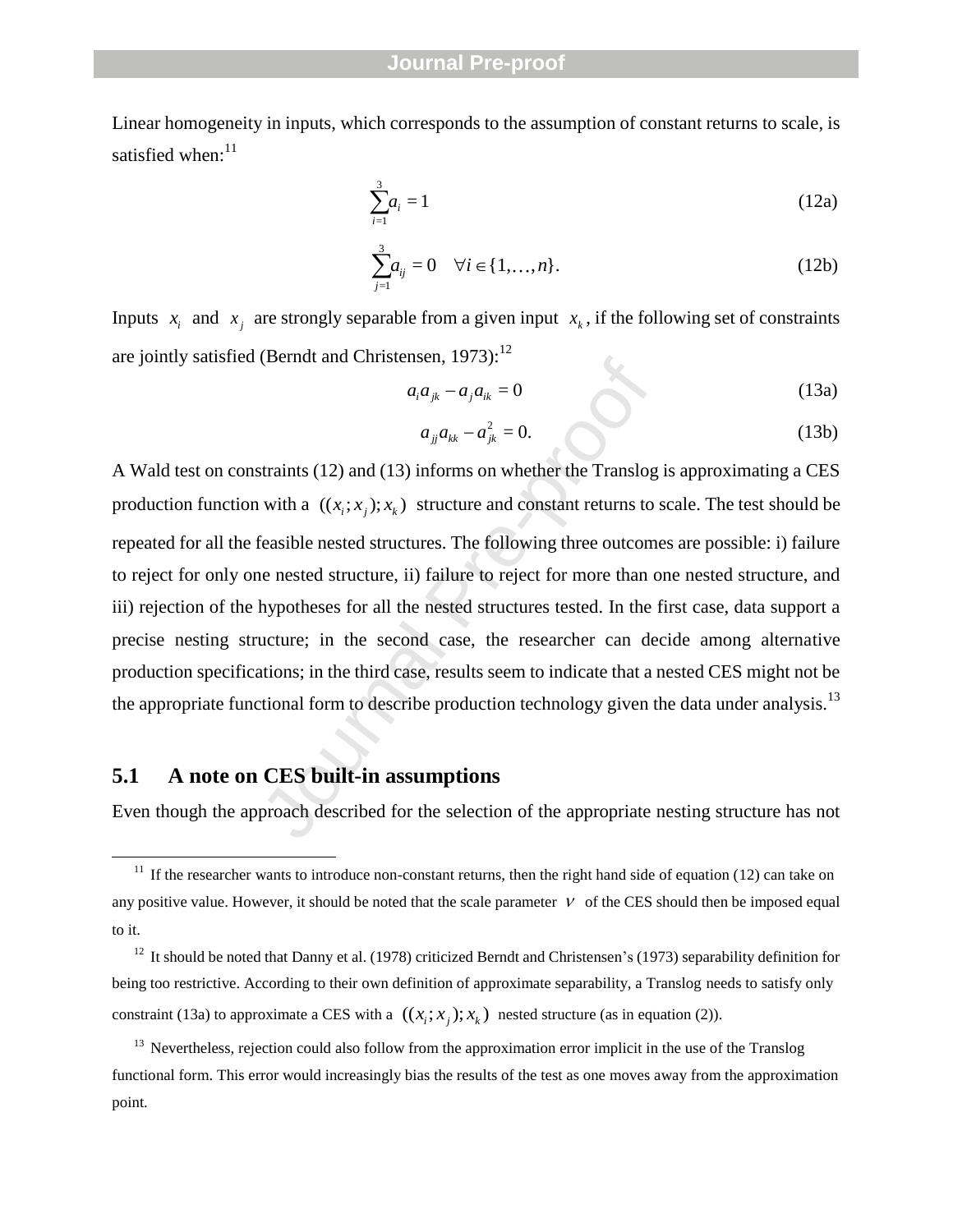yet been empirically employed, a similar one was used by the applied econometric literature cited above to test data for constant returns to scale (i.e. linear homogeneity) and separability. In particular, weak and strong separability were tested for two purposes: to check whether a value -added aggregate could be separated from other inputs or to verify whether a further disaggregation of the energy input was justified.

ity and the first purpose, Medina and Vega-Cervera's<br>ggregate could be separated from other inputs, and Gri<br>results for both their US and European models. To<br>idence in favour of value-added separability; Berndi<br>ing at the The method employed was to test restrictions, such as equations (12) and (13), on the estimated coefficients. For what concerns constant returns, Iqbal (1986), Khiabani and Hasani (2010), and Haller and Hyland (2014) found that they were not statistically supported. With regards to separability and the first purpose, Medina and Vega -Cervera's (2001 ) results indicated that a value -added aggregate could be separated from other inputs, and Griffin and Gregory (1976) obtained the same results for both their US and European models. To the contrary, Roy et al. (2006) found no evidence in favour of value -added separability; Berndt and Wood (1975) and Chung (1987), looking at the same dataset and using two different approaches, failed to reject the separability conditions for only the  $((K;E);(L;M))$  case. With regards to separability and the second purpose, this was investigated by Hazilla and Kopp (1986), Moghimzadeh and Kymn (1986), Garofalo and Malhotra (1988), and Hisnanick and Kyer (1995); only Hisnanick and Kyer (1995) did not reject the relative restrictions.

These findings highlight that nested CES built -in assumptions are often not met in empirical applications. Therefore, we suggest that results obtained from the estimation of production functions based on a CES functional form should be taken with caution because they may lead to unrealistic conclusions if the maintained assumptions on which they are based are not supported by the data.

#### **6 Data**

 $\overline{a}$ 

#### **6.1 Aggregation bias**

Applied econometric studies on substitution elasticities have generally estimated aggregate production functions for the manufacturing sector of the country they were analysing.<sup>14</sup> Thus, they assumed that all industries within this sector shared the same elasticities of substitution. In the

<sup>&</sup>lt;sup>14</sup> With few exceptions, i.e. Field and Grebenstein (1980), Dargay (1983), Hazilla and Kopp (1986), and Iqbal (1986) .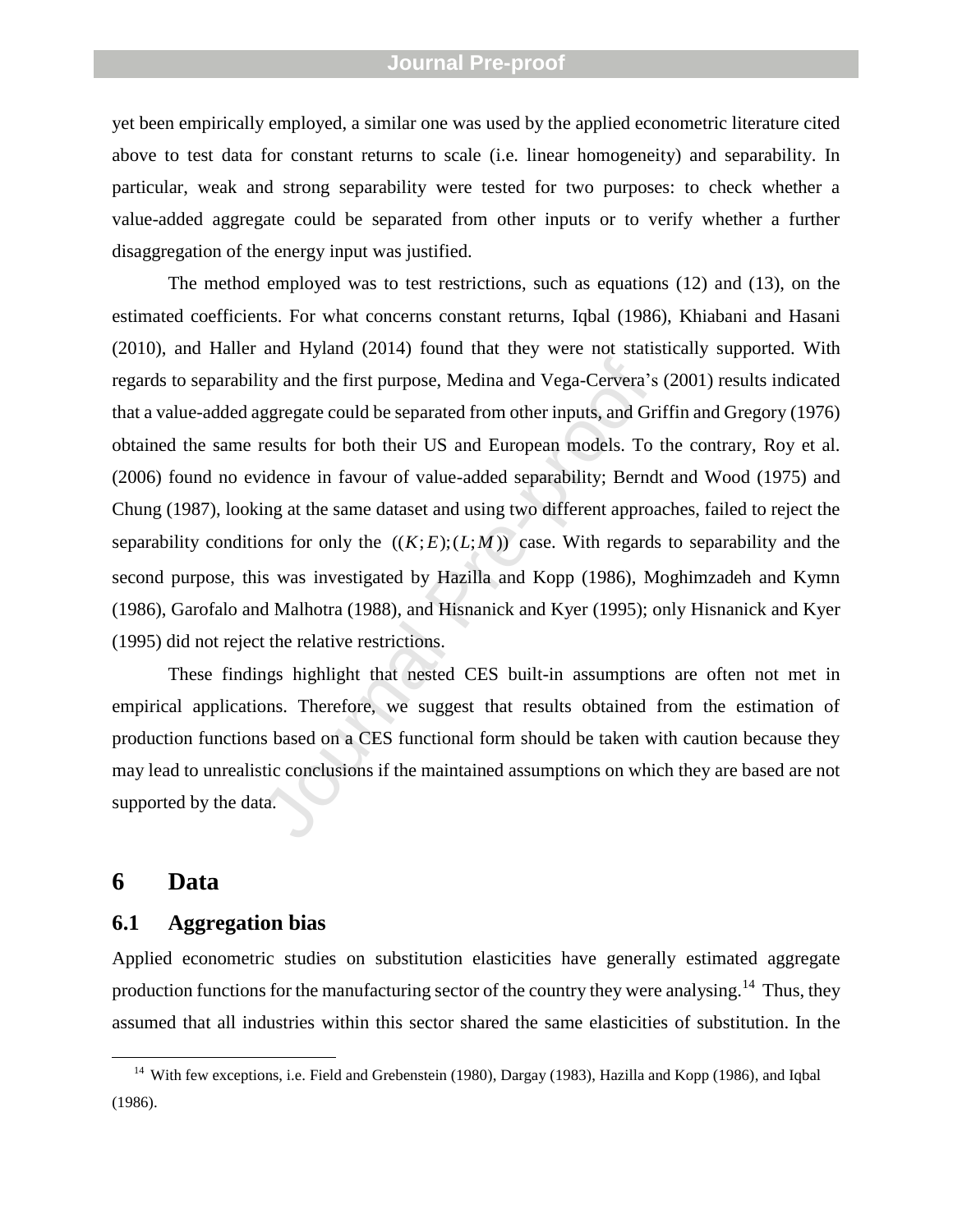context of CGE modelling, industrial disaggregation plays a crucial role because it provides a near approximation to the real economy, allowing for the evaluation of the effect of demand or supply shocks on the different production sectors. Accordingly, all the papers surveyed in this review, apart from Chang (1994), broke apart the manufacturing sector into several industries, finding evidence of high intersectoral variation in the values of the estimated elasticities of substitution.

istics (e.g. energy intensity) of the sub-industries can b<br>E results. Afterwards, Oberfield and Raval (2014) de<br>ndpoint, aggregated elasticities of substitution can b<br>nd an elasticity of demand, where the former is a mea<br>h Nonetheless, industries are, in turn, aggregates of sub -industries: for instance, the industry "non -metallic minerals " comprises several sub -industries such as cement, glass, and stone. Alexeeva -Talebi et al. (2012) emphasized that, because of aggregation, important details on the structural characteristics (e.g. energy intensity) of the sub -industries can be neglected and that this leads to biased CGE results. Afterwards, Oberfield and Raval (2014) demonstrated how, from a macroeconomic standpoint, aggregated elasticities of substitution can be seen as the sum of a "micro" elasticity and an elasticity of demand, where the former is a measure of the substitution between inputs within sub -industries, and the latter captures reallocation between more or less factor-intensive sub-industries. They conclude that results based on "macro" industries should be interpreted with caution and that further research should endeavour to disentangle the effects of these two components of aggregated elasticities.

A convincing solution to aggregation biases is the one proposed by Prywes (1986) who, in a study on the US, estimated the production function of twenty, two -digit SIC industries based on the four -digit SIC breakdown of each of them, gathering data on 450 sub -industries. However, this approach is of course subject to data availability.

### **6.2 Input aggregation**

The research on inputs substitutability in the last forty years has focused mainly on aggregate capital and energy, with the aim of shedding light on the nature of their relationship, given the conflicting evidence found in the earliest applied works. But capital and energy, such as labour and material inputs, are themselves aggregates, in the sense that all of them are made of different components. For instance, the energy aggregate can comprise natural gas, electricity, and oil, among others, whereas the capital input can be broken apart into machines and structures. The disaggregation of the energy input can be particularly relevant for CGE models attempting to analyse the impact of policies connected with the use of different sources of energy (e.g. coal, oil, and natural gas) in production (see e.g. Burniaux et al., 1992) .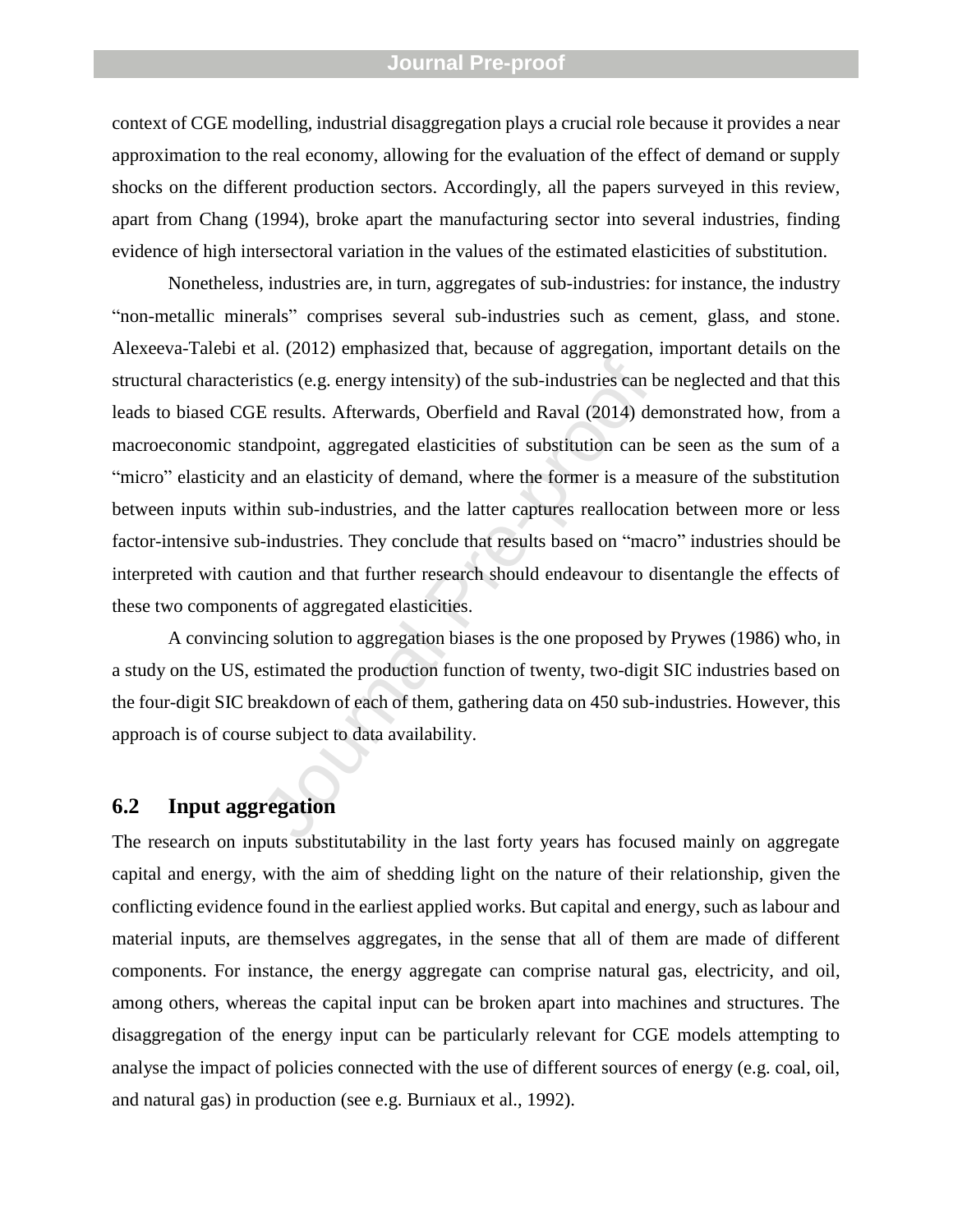As far as we know, there have been no attempts at the estimation of the elasticity between energy sub-inputs using nested CES functions. However, in the empirical econometric literature, Fuss (1977), Prindyck (1979), Turnovsky et al. (182), and Iqbal (1986) were motivated by the idea of revealing the importance of disaggregating the energy input. They estimated Translog sub -models where they broke apart the energy input into four or six components with the aim of estimating interfuels' substitutability and found evidence of heterogeneity in the relation between the different components of energy and capital. Subsequently, this point was further explored using inference tests on separability restrictions to support the hypothesis of the energy input disaggregation. Moghimzadeh and Kymn (1986) and Hisnanick and Kyer (1995) performed separability tests on a five-input Translog cost function (considering capital, labour, electric energy, non -electric energy, and material) for the US. Both showed that the electric and non -electric partition is statistically justified, but they reached discordant conclusions on the nature of the relationships between inputs.

#### **6.3 Building a dataset**

 $\overline{a}$ 

Manuson and Kymn (1986) and Hisnanick and I<br>
in a five-input Translog cost function (considering<br>
c energy, and material) for the US. Both showed<br>
in is statistically justified, but they reached discord<br>
nships between inp The estimation of nested CES production functions depends on the availability of output and input quantity time -series, as well as the relative prices time -series (if the indirect approach is employed). Before 2000, gathering data for even a single country, but more than one industry, was demanding: authors had to deal with multiple national sources and accounts and this increased the probability of measurement errors; it was often the case that authors had to build their own measures by, for instance, employing Divisia quantity and price indexes.<sup>15</sup> In 2000, the European Commission and the OECD introduced the EU -KLEM and WIOD databases, making international and European time -series on production output, inputs, and prices for several industrial sectors available. In this section, we provide an overview of which data, for each input, have been employed by the existing literature to describe the production technology.

Starting with output, most authors have measured it using time -series on gross output. Exceptions are represented by van der Werf (2008), who built a measure based on the sum of value -added and the value of energy, and Su et al. (2012) and Shen and Whalley (2013), who used

 $15$  Divisia index are continuous index number series constructed from aggregates variations that can have different measurement units.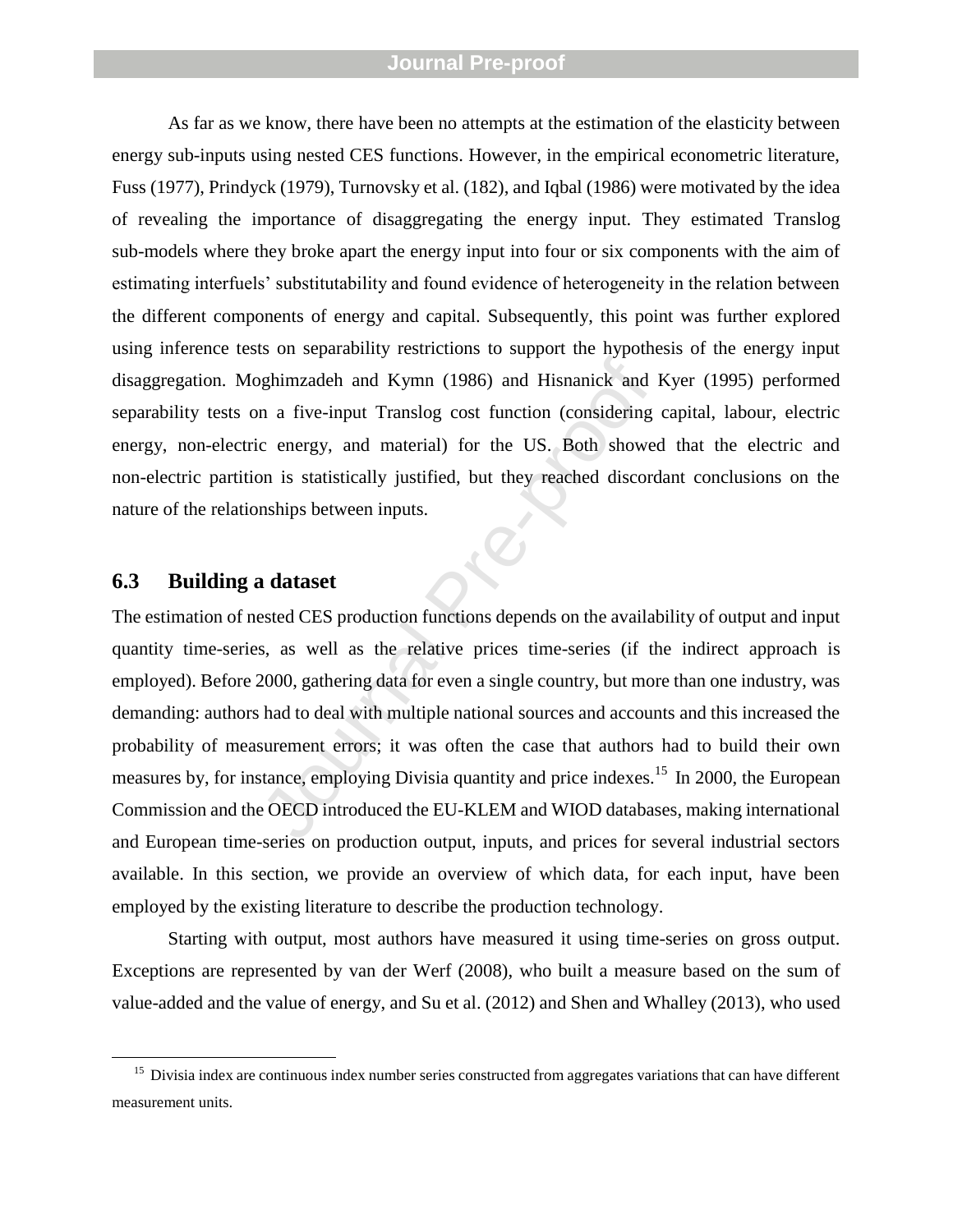real GDP time-series. Henningsen et al. (2019) casted doubt on Kemfert's (1998) decision (later imitated by Feng and Zhang, 2018) of measuring output using only gross value-added, underlying how this approach leads to unreliable substitution estimates.

With regard to labour quantity, this has generally been expressed in the number of employees or man -hours; for its price, average employee compensation or hourly wage were usually employed. Both the EU -KLEM and WIOD databases provide a quality -adjusted measure of labour quantity (termed labour services), which takes into account different levels of productivity of the worker (i.e. high, medium, and low skilled).

The quantity of energy has commonly been measured through an index of gross energy consumption and reported in several different measurement units. The relative price was either an average of the total expenditure or a price Divisia index.

Since the measurement of quantity of materials is challenging, most studies considered specifications with only labour, capital, and energy (see column 4 of Table 1): among the papers surveyed in this review, half are based on the four -input production function (thus including materials), but none provided clear information on materials data -gathering. The EU -KLEM provides an estimate of quantity based on national supply and use tables.

by of energy has commonly been measured through an ported in several different measurement units. The relation<br>expenditure or a price Divisia index.<br>easurement of quantity of materials is challenging, a only labour, capita Capital deserves a special discussion because its measurement has always been troublesome, owing to the complexity of reconciling the theory with the empirical data. According to production theory, the quantity of capital input is represented by the flow of services provided by capital goods. However, there are no readily available measures of the flow of capital services. This, in fact, remains a highly abstract concept: it includes all the explicit and implicit transactions connected with capital goods in each production period. Hence, if the firm owns a particular capital asset such as a machine, the rental price or user cost for this asset in each period is implicit and does not appear in the accountancy books. Moreover, a machine is usually deployed for more than one period, but the explicit transaction cost appears only in the accountancy year in which it has been purchased. Neoclassical theory has linked the quantity of capital services to the quantity of capital goods (i.e. the stock of capital) by defining the quantity of services as a measure of the contribution of the capital stock to the production process in a given year (Jorgenson and Griliches, 1967, Hall and Jorgenson, 1967, Hulten, 1990);<sup>16</sup> the capital stock, in turn, is an aggregate that can

 $\overline{a}$ 

<sup>&</sup>lt;sup>16</sup> Jorgenson and Griliches (1967) proposed the idea of capacity utilization but it has been demonstrated that this entailed ulterior measurement problems .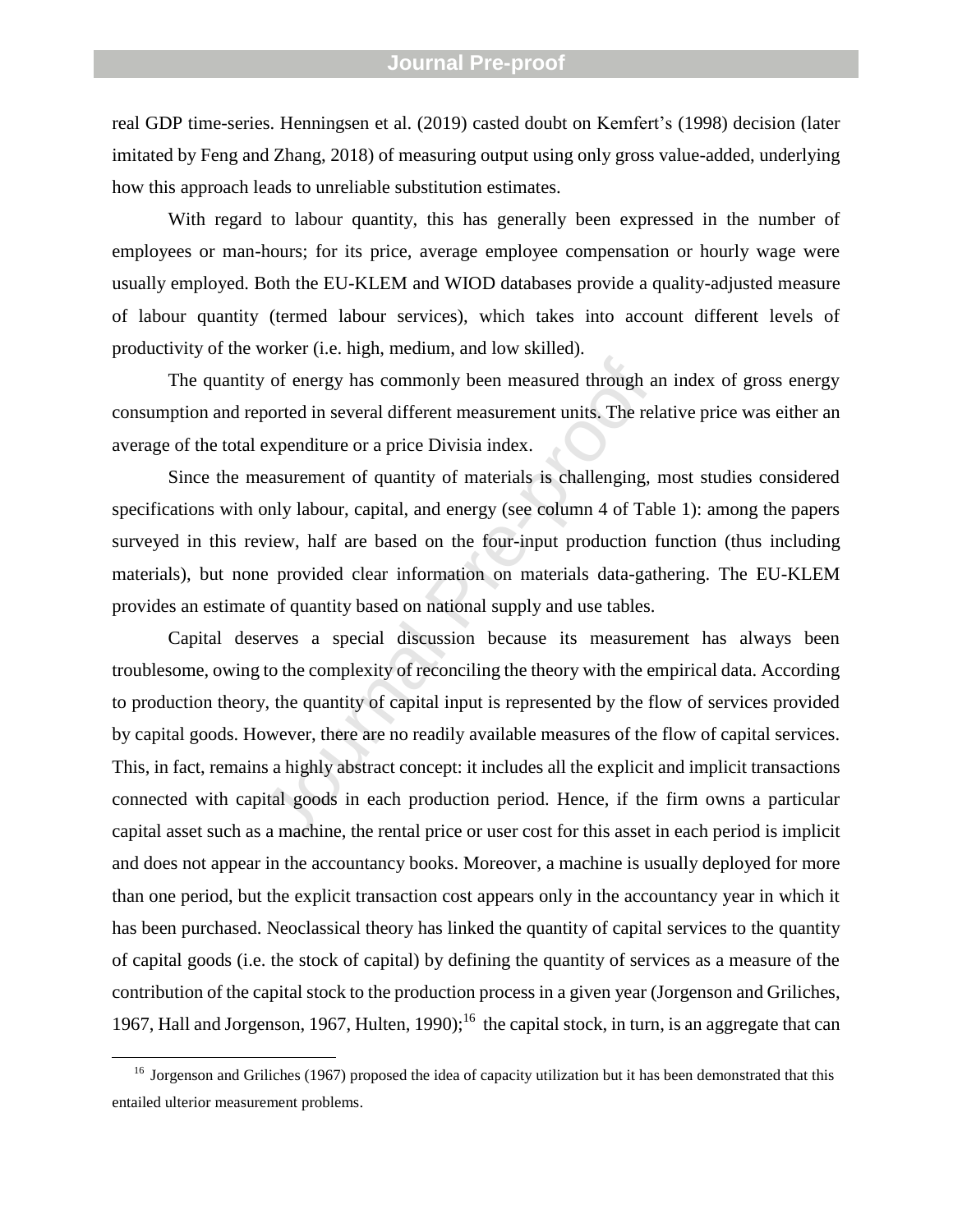include several types of goods such as equipment and structures, intangibles (e.g. software), land, financial assets, and human capital. However, National Accounts traditionally exclude the last two .

The existing literature based on CES production functions has derived the capital stock value using the perpetual inventory method (see Meinen et al., 1998, for an illustration ). However, recent papers based on the OECD and EU -KLEM international databases exploited the provided measures of gross capital stock. In particular, the latest approach used by the OECD to estimate capital services is the following: first, calculate the net stock series from investment series using a perpetual inventory model that accounts for age -efficiency profile and depreciation patterns; second, estimate the rental price of each asset (that is, the cost of the asset for one period) to obtain the price of the capital services; finally, use these two steps to generate weights for each input component and combine them.

model that accounts for age-efficiency profile and rental price of each asset (that is, the cost of the asset wital services; finally, use these two steps to generate whine them.<br>Capital can be estimated using a number of The price of capital can be estimated using a number of different approaches. In the papers considered in this review, it has been typically derived as forgone interest plus depreciation minus capital gain. However, Hazilla and Kopp (1986) reviewed 34 alternative definitions of capital service price and demonstrated that different capital service price specifications lead to statistically different elasticity estimations.

# **7 Econometric techniques**

 $\overline{a}$ 

In this section, we focus on the econometric techniques employed by those authors that opted for an indirect estimation approach.<sup>17</sup> Apart from Prywes (1986) and Turner et al. (2012), who used cross -sectional, time -series disaggregated data on sub -industries, and Dissou et al. (2015), who limited their analysis to Canada, the remaining authors exploited inter -country variability by building country panel datasets. Below, we illustrate briefly the methods used.<sup>18</sup>

van der Werf (2008) exploited the OECD international sectoral database, covering 12 countries and 7 industries for 19 years. As mentioned in Section 4, his econometric approach

 $17$  Indeed, a discussion on the various algorithms that can be used with non-linear procedures would be too technical and out of the scope of this review.

<sup>&</sup>lt;sup>18</sup> We skip Prwes (1986), Chang (1994), and Okagawa and Ban (2008) since they did not explicitly discuss their approach.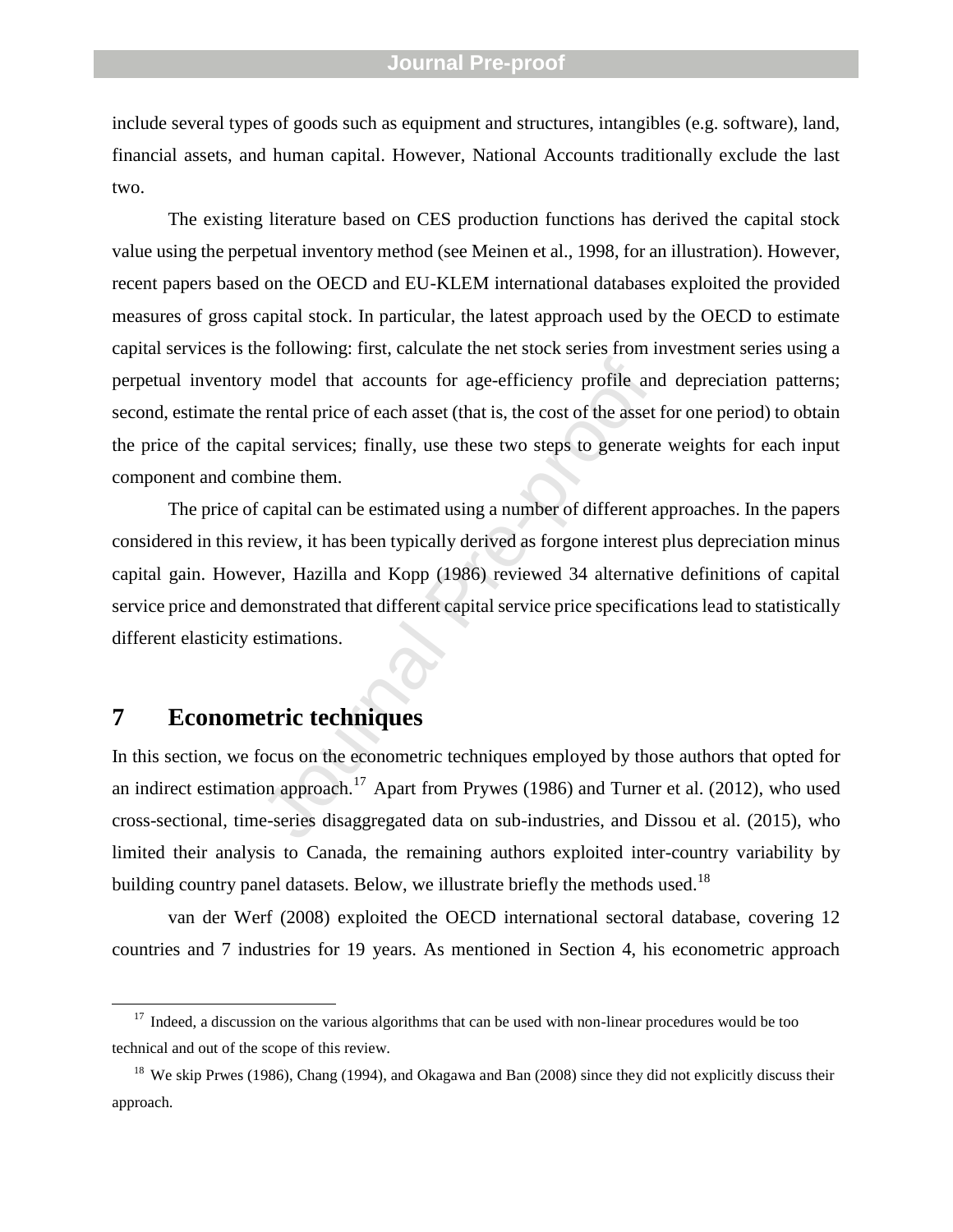consisted of estimating a system of equations separately for country and for industry, including country -industry fixed effects. He then tested for the validity of the fixed effects' restrictions and concluded that a pooled regression was the most efficient for his dataset. The same approach was followed by Turner et al. (2012) for 27 UK sectors over the years 1970-2005.

Baccianti (2013) built a panel dataset on 27 countries for the period 1995-2004 using the WIOD database. He estimated a system of equations for each sector, allowing the technological change parameters to be heterogeneous across countries. He used a generalised methods of moments estimator robust to heteroskedasticity and autocorrelation. Testing random effects against fixed effects, he found results in support of the latter. Even though Antoszewski (2019) used a very similar panel dataset, based on WIOD data, the econometric estimation followed a very different strategy. Instead of a system of equations, the author estimated separately single log-linearised first order conditions equations for each sector using ordinary least squares.<sup>19</sup>

s, he found results in support of the latter. Even thou<br>panel dataset, based on WIOD data, the econometri<br>egy. Instead of a system of equations, the author esti<br>order conditions equations for each sector using ordina<br>. (20 Dissou et al. (2015) proposed a different approach: they estimated the same system but imposed cross -equation restrictions with a Seemingly Unrelated Equation estimator. Indeed, their dataset included only time -series data on 10 manufacturing industries spanning from 1962 to 1997. It should be noted that their work is the first where Augmented Dickey-Fuller unit-root tests were performed to investigate the stationarity of the input and output series. The analysis of time -series stationarity and cointegration should, in fact, be carefully considered in this type of study because results could otherwise be biased and inconsistent.

Two further aspects have not yet been tackled by the literature but are worth considering. First, serial correlation and simultaneous correlation of the error term which, given the typical dimension of the dataset (i.e. a number of sectors higher than the number of years), should be appropriately tested. Second, the possible presence of structural breaks. Column 5 of Table 1 shows that the time span considered in the analysis is generally long and often includes oil crisis periods and, more recently, the financial crisis. In such cases, together with plotting the time -series, structural break tests should be performed because they enable the detection of significant changes in data that could lead to the unreliability of the estimated model.

 $\overline{a}$ 

 $19$  The author verified the presence of country fixed effects with a likelihood ratio test and rejected it for most of the sectors and first order condition equations.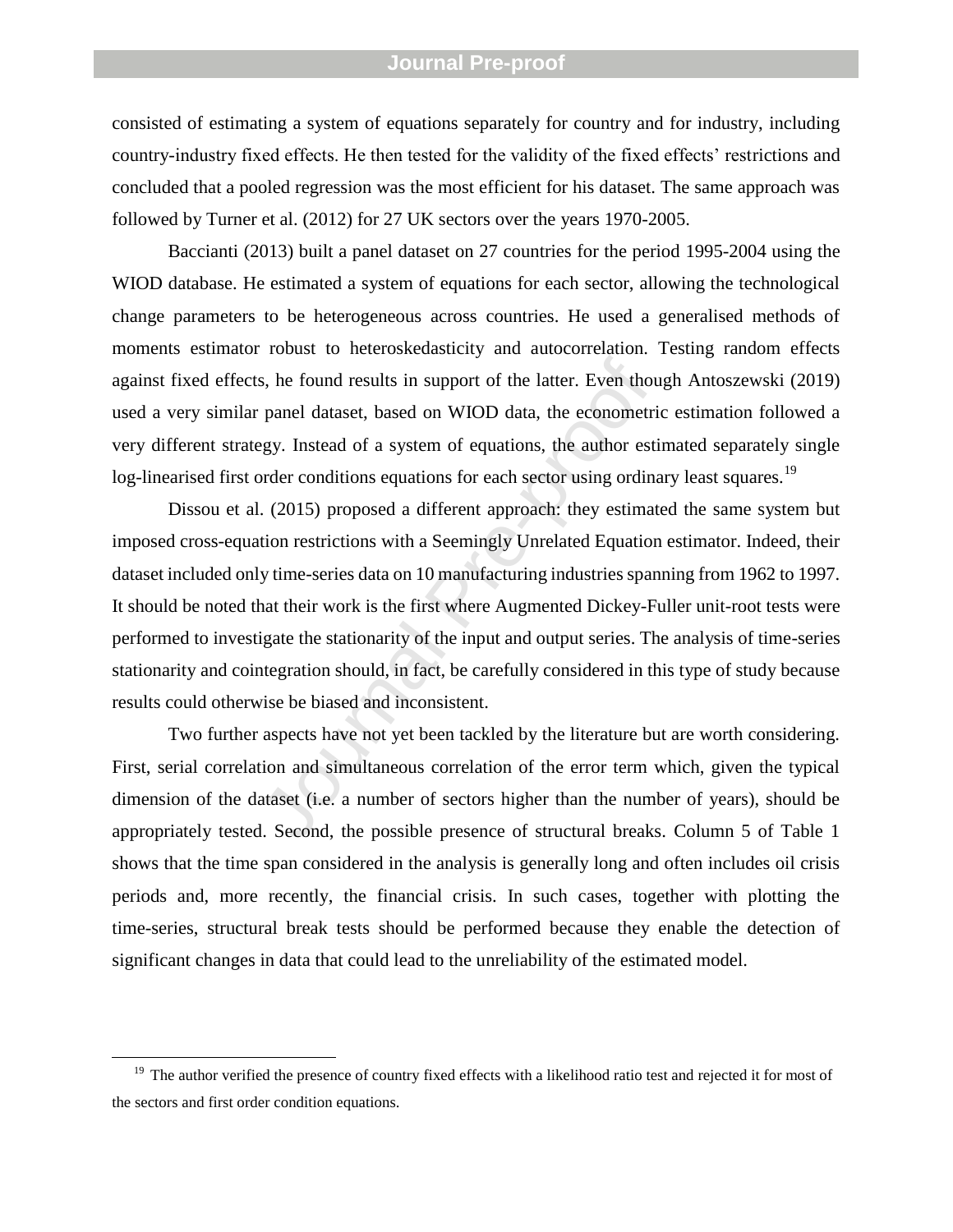# **8 Conclusions**

The applied literature analysing the substitution elasticities between production inputs, including energy, is vast and spans more than four decades. Results are highly discordant, particularly for what concerns the nature of the relationship between energy and capital, and the reviews by Apostolakis (1990), Thompson (1988), and Koetse et al. (2008) have attempted to identify the reasons. These surveys, however, focused on only empirical econometric papers based on Translog functions, with the clear purpose of comparing results based on the same theoretical model. Nevertheless, it has been papers using nested CES production technologies that, in recent decades, have exerted the most efforts in the estimation of substitution elasticities, motivated by the desire to inform CGE models. In this paper, we have reviewed this literature.

In particular, we structured our review around five main aspects that are critical to the estimation of nested CES: the interpretation of substitution elasticities, the estimation approach, the choice of a nesting structure, data sources and aggregation, and the econometric technique. For each of these aspects, we have described the choices made so far, with the intention of providing guidelines for future research, underlining matters that have not been properly investigated yet, and encouraging further discussions.

s, it has been papers using nested CES production tec<br>ed the most efforts in the estimation of substitution e<br>CGE models. In this paper, we have reviewed this lite<br>r, we structured our review around five main aspect:<br>d CES From an empirical standpoint, a step that has been so far overlooked is the running of diagnostic and formal tests on the data. This is crucial, given the new available databases. In particular, stationarity of the time -series of prices and quantities should be checked, as well as co -integration. Furthermore, with panels of industries followed over several years, serial and simultaneous correlations of the error term should be tested, as these datasets are generally characterized by a number of sectors that is bigger than the number of yearly observations available.

From a theoretical standpoint, we stress the need for new selection methods for discriminating between nesting structures, because those proposed so far have either limited applicability or some theoretical flaws. Furthermore, we warn researchers to be careful in employing nested CES functional forms: although their properties are particularly desirable in a CGE framework, their built -in assumptions might not be empirically supported by the dataset. This issue is likely to have important consequences on the reliability of the estimation results.

## **References**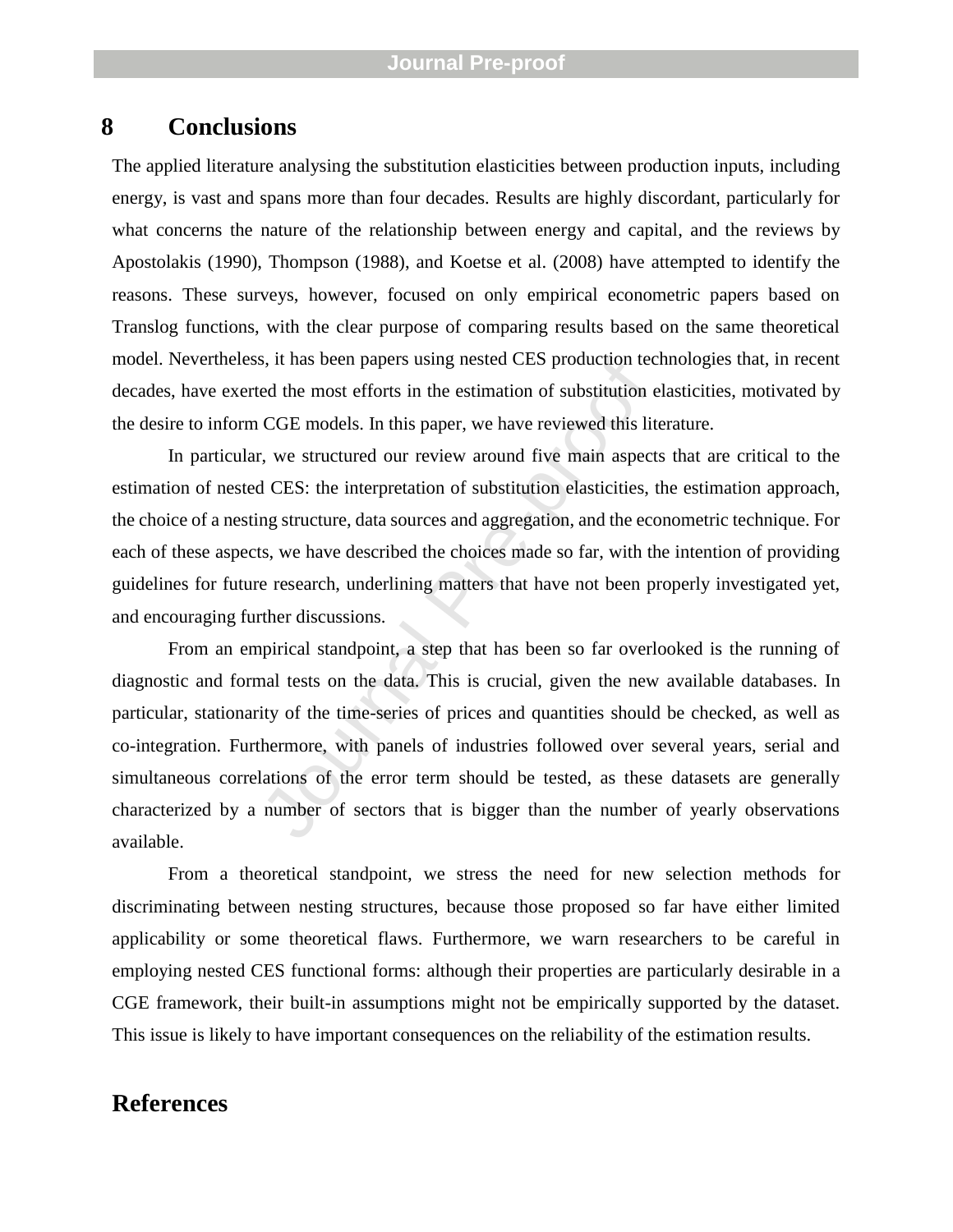- **Alexeeva -Talebi, V., C. Böhringer, A. Löschel, and S. Voigt.** 2012. "The value -added of sectoral disaggregation: Implications on competitive consequences of climate change policies. " *Energy Economics*, 34, Supplement 2: S127 –S142, doi: https://doi.org/10.1016/j.eneco.2012.10.001 .
- Allen, R. G. 1934. "A comparison between different definitions of complementarity and competitive goods. " *Econometrica*, 2(2): 168 –175, doi: https://doi.org/10.2307/1906899 .
- **Allen, R. G.** 1938. *Mathematical Analysis for Economists*. London: McMillan.
- Antoszewski, M. 2019. "Wide-range estimation of various substitution elasticities for CES production functions at the sectoral level. " *Energy Economics*, 83: 272 –289, doi: https://doi.org/10.1016/j.eneco.2019.07.016 .
- **Apostolakis, B. E.** 1990. "Energy -capital substitutability/complementarity. " *Energy Economics*, 12(1): 48-58, doi: https://doi.org/10.1016/0140-9883(90)90007-3.
- Malmentaria Principals yet Economials: Economials: Acta.<br>
1019. "Wide-range estimation of various substitution el<br>
unctions at the sectoral level." *Energy Economics*, 83:<br>
doi.  $\log(10.1016/\text{j}.encco.2019.07.016$ .<br>
1990. "Ene Arrow, K. J., H. B. Cheney, B. S. Minhas, and R. M. Solow. 1961. "Capital-labor substitution and economic efficiency. " *The Review of Economics and Statistics*, 43(3): 225 –250, doi: https://doi.org/10.2307/1927286 .
- Baccianti, C. 2013. "Estimation of sectoral elasticities of substitution along the international technology frontier." ZEW Discussion Papers 13-092, ZEW - Zentrum f $\tilde{A}^{1/4}$ r Europ $\tilde{A}$ ¤ische Wirtschaftsforschung/ Center for European Economic Research.
- **Berndt, E., C. Kolstad, and J. -K. Lee.** 1993. "Measuring the Energy Efficiency and Productivity Impacts of Embodied Technical Change. " *The Energy Journal*, 14(1): 33 –55, https://www.jstor.org/stable/41322482 .
- Berndt, E. R., and L. R. Christensen. 1973. "The translog function and the substitution of equipment, structures and labor in U.S. manifacturing 1929 -68. " *Journal of Econometrics*, 1(1): 81-114, doi: https://doi.org/10.1016/0304-4076(73)90007-9.
- Berndt, E. R., and D. Wood. 1975. "Technology, prices and the derived demand for energy." The *Review of Economics and Statistics*, 57(3): 259 –268, doi: https://doi.org/10.2307/1923910 .
- **Berndt, E. R., and D. Wood.** 1979. "Engineering and econometric interpretations of energy -capital complementarity. " *The American Economic Review*, 69(3): 342 –354, http://www.jstor.org/stable/1807369 .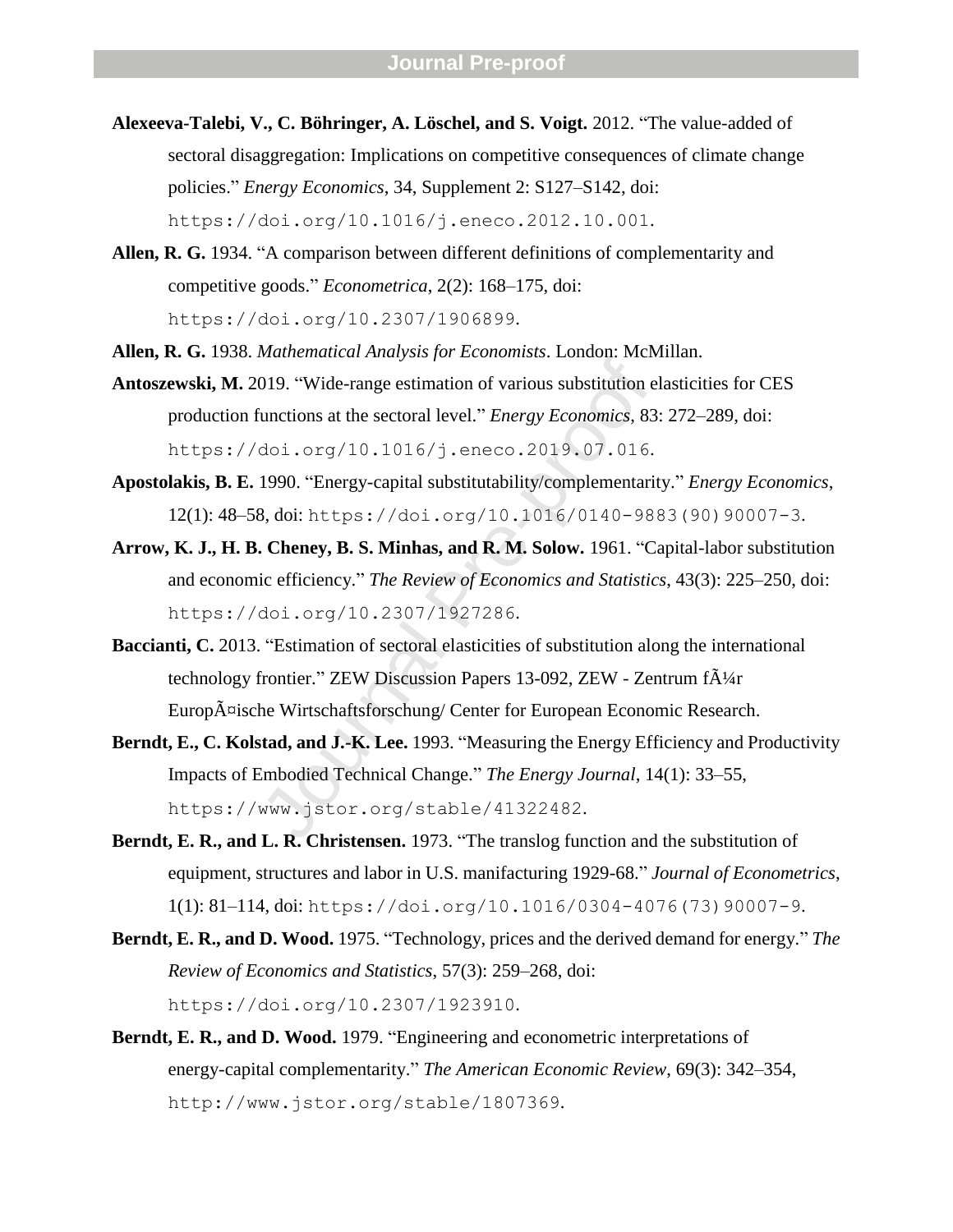- **Blackorby, C., and R. Russell.** 1989. "Will the real elasticity of substitution please stand up? (A comparison of the Allen/Uzawa and Morishima elasticities). " *The American Economic Review*, 79(4): 882 –888, http://www.jstor.org/stable/1827940 .
- Burniaux, J.-M., J. P. Martin, G. Nicoletti, and J. Oliveira. 1992. "GREEN a Multi-Sector, Multi - Region General Equilibrium Model for Quantifying the Costs of Curbing CO2 Emissions. "Technical Report Working Paper N. 116, OECD Economics Department.
- Chang, K. 1994. "Capital-energy substitution and the multi-level CES production function." *Energy Economics*, 16(1): 22 –26, doi: https://doi.org/10.1016/0140-9883(94)90014-0.
- **Chung, J. W.** 1987. "On the estimation of factor substitution in the translog model. " *The Review of Economics and Statistics*, 69(3): 409 –417, doi: https://doi.org/10.2307/1925528 .
- **Danny, M., J. May, and C. Pinto.** 1978. "The demand for energy in Canadian manufacturing: Prologue to an energy policy. " *The Canadian Journal of Economics*, 11(2): 300 –313, doi: https://doi.org/10.2307/134350 .
- Dargay, J. M. 1983. "The demand for energy industries manufacturing." The Review of *Economics and Statistics*, 85(1): 37 –51, doi: https://doi.org/10.2307/3439909 .
- 1.1016/0140-9883 (94) 90014-0<br>
Coi.org/10.1016/0140-9883 (94) 90014-0<br>
Con the estimation of factor substitution in the transl<br>
1.37 and Statistics, 69(3): 409-417, doi:<br>
1.1016.1978. "The demand for energy in Can<br>
2.101. **Despotakis, K. A., and A. C. Fisher.** 1988. "Energy in a regional economy: A Computable General Equilibrium model for California. " *Journal of Environmental Economics and Management*, 15(3): 313 –330, doi:

https://doi.org/10.1016/0095-0696(88)90005-8.

Dissou, Y., L. Karnizova, and Q. Sun. 2015. "Industry-level econometric estimates of energy -capital -labour substitution with a nested CES production function. " *Atlantic Economic Journal*, 43(1): 107 –121, doi:

https://doi.org/10.1007/s11293-014-9443-1.

- Feng, S., and K. Zhang. 2018. "Fuel-factor nesting structures in CGE models of China." *Energy Economics*, 75: 274 –284, doi: https://doi.org/10.1016/j.eneco.2018.08.030 .
- Field, B. C., and C. Grebenstein. 1980. "Capital-energy substitution in U.S. manufacturing." The *Review of Economics and Statistics*, 62(2): 207 –212, doi: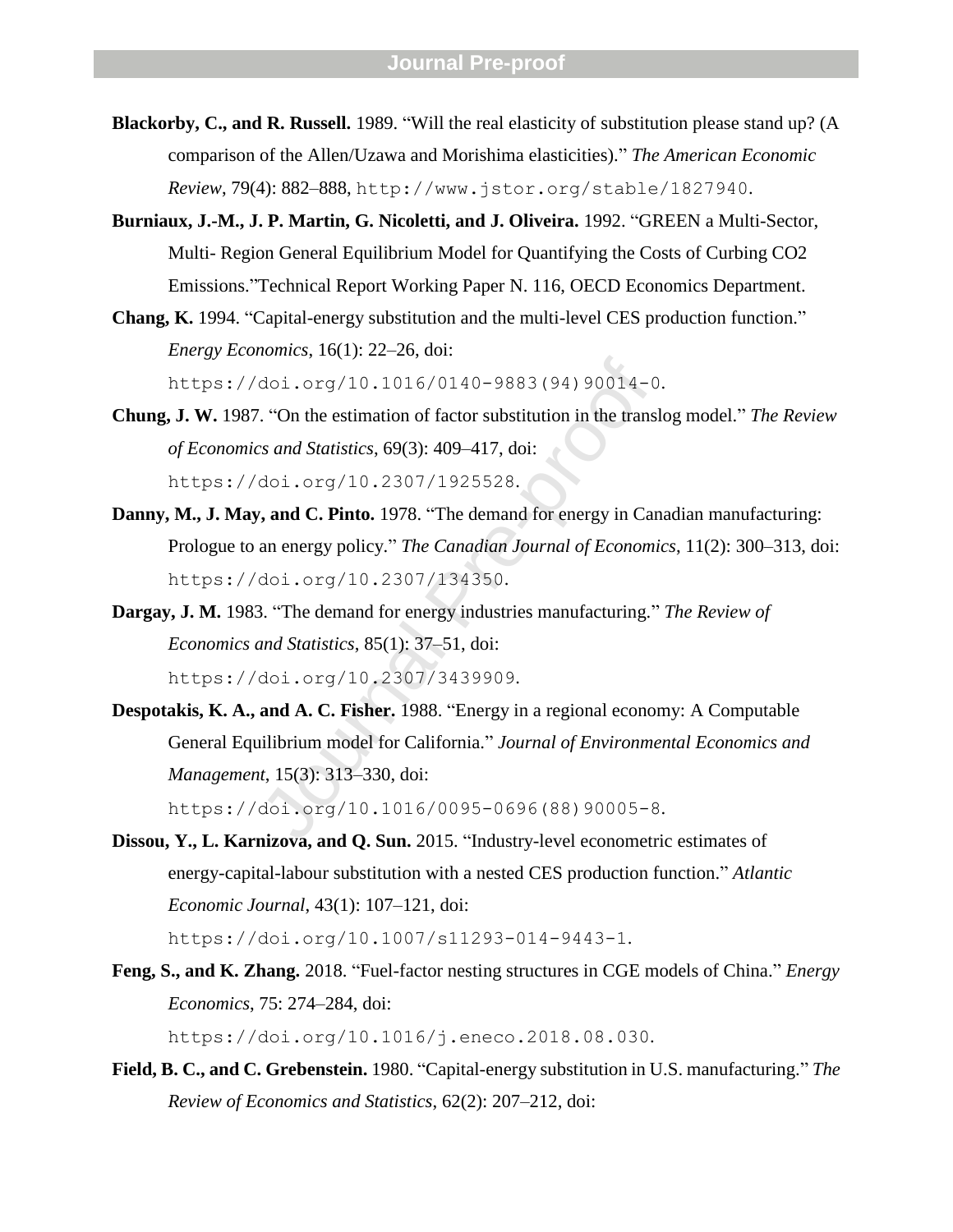https://doi.org/10.1016/j.eneco.2014.08.003 .

Frondel, M. 2011. "Modelling energy and non-energy substitution: A brief survey of elasticities." *Energy Policy*, 39(8): 4601 –4604, doi:

https://doi.org/10.1016/j.enpol.2011.04.067 .

- Frondel, M., and M. Schmidt. 2002. "The capital-energy controversy: An artifact of cost shares? " *The Energy Journal*, 23(3): 53 –79, doi: https://doi.org/10.5547/issn0195-6574-ej-vol23-no3-3.
- **Fuss, M. A.** 1977. "The demand for energy in Canadian manufacturing. " *Journal of Econometrics*, 5(1): 89 –116, doi:

https://doi.org/10.1016/0304-4076(77)90036-7.

- The demand for energy in Canadian manufactums.<br>
Sr, 5(1): 89–116, doi:<br>
doi.org/10.1016/0304-4076 (77) 90036-7<br> **dd D. Malhotra.** 1988. "Aggregation of capital and its<br>
stern Economic Journal, 14(3): 251–262,<br>
ww. jstor.o **Garofalo, G. A., and D. Malhotra.** 1988. "Aggregation of capital and its substitution with energy. " *Eastern Economic Journal*, 14(3): 251 –262, http://www.jstor.org/stable/40325200 .
- **Griffin, J. M., and P. R. Gregory.** 1976. "Intercountry translog model energy substitution responses. " *The American Economic Review*, 66(5): 845 –857, doi: https://doi.org/10.2307/2525959 .
- Hall, R. E., and D. W. Jorgenson. 1967. "Tax policy and investment behaviour." The American *Economic Review*, 57(3): 391 –414.
- Haller, S., and M. Hyland. 2014. "Capital-energy substitution: Evidence from a panel of Irish manufacturing firms. " *Energy Economics*, 45: 501 –510, doi: https://doi.org/10.1016/j.eneco.2014.08.003 .
- Hazilla, M., and R. J. Kopp. 1986. "Testing for separable functional structure using temporary equilibrium models." *Journal of Econometrics*, 33(1-2): 119–141, doi: https://doi.org/10.1016/0304-4076(86)90030-8.
- **Henningsen, A., and G. Henningsen.** 2011. "Econometric estimation of the "Constant Elasticity of Substitution " function in R: Package micEconCES. " FOI Working Paper 2011/9, Institute of Food and Resource Economics, University of Copenhagen.
- Henningsen, A., and G. Henningsen. 2012. "On estimation of the CES production function -Revisited. " *Economics Letters*, 115(1): 67 –69, doi:

https://doi.org/10.1016/j.econlet.2011.12.007 .

Henningsen, A., G. Henningsen, and E. van der Werf. 2019. "Capital-labour-energy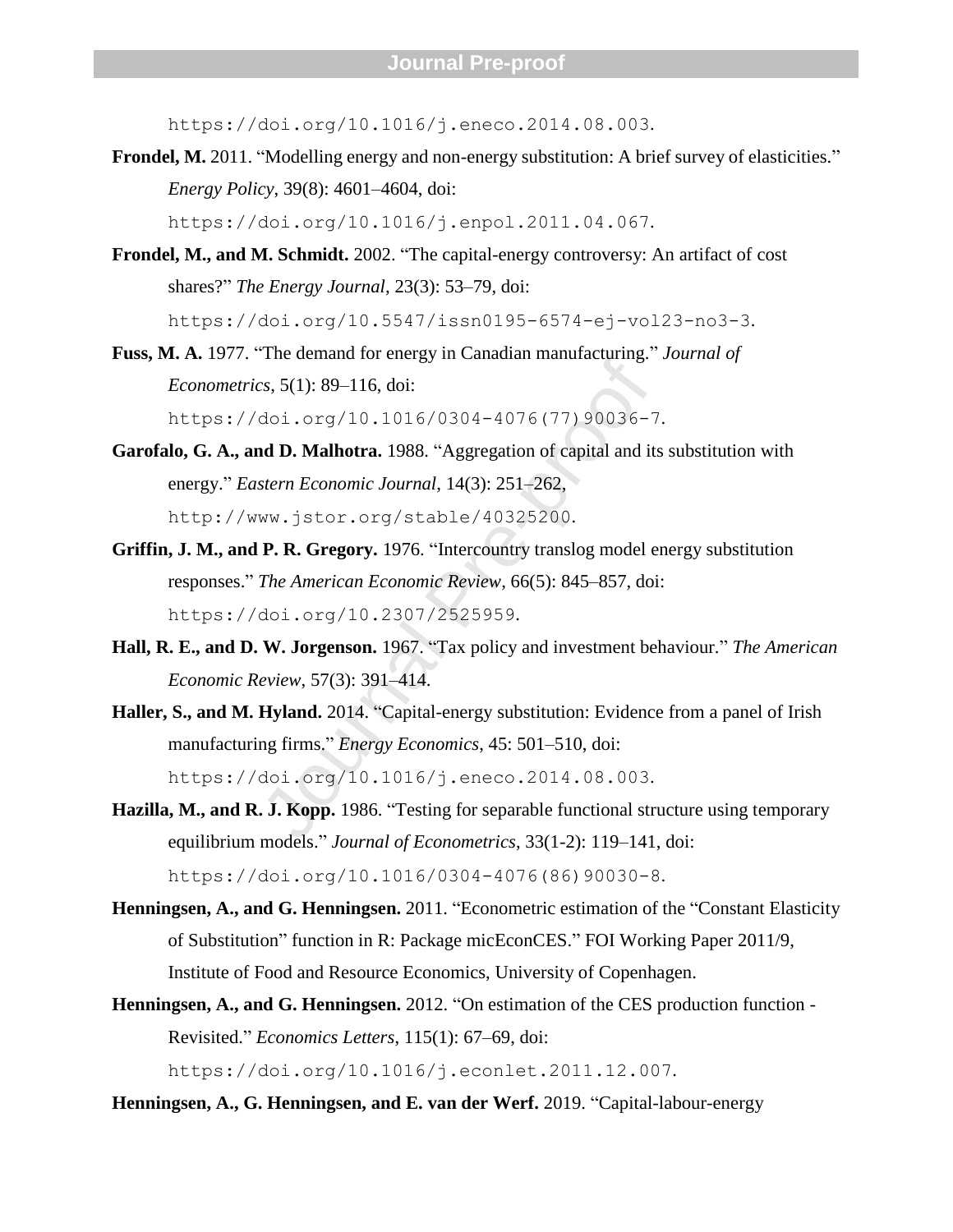substitution in a nested CES framework: A replication and update of Kemfert (1998). "

*Energy Economics*, 82: 16 –25, doi:

https://doi.org/10.1016/j.eneco.2017.12.019 .

Hertel, T. W., and T. D. Mount. 1985. "The pricing of natural resources in a regional economy." *Land Economics*, 61(3): 229 –243, doi:

https://www.jstor.org/stable/3145838 .

- **Hicks, J. R.** 1932. *Theory of Wages*. London: McMillan.
- **Hisnanick, J. J., and B. L. Kyer.** 1995. "Assessing a disaggregated energy input using confidence intervals around translog elasticity estimates. " *Energy Economics*, 17(2): 125-132, doi: https://doi.org/10.1016/0140-9883(95)00008-I.
- **Hoff, A.** 2014. "The linear approximation of the CES function with n input variables. " *Marine Resource Economics*, 19(3): 295 –306.
- at 31 Et Elyett 1995. This<br>elementary a distinguisation.<br>Intervals around translog elasticity estimates." *Energy*<br>i: https://doi.org/10.1016/0140-9883 (<br>e linear approximation of the CES function with n inp<br>conomics, 19( **Hudson, E. A., and D. W. Jorgenson.** 1974. "U.S. energy policy and economic growth 1975 -2000. " *The Bell Journal of Economics and Management Science*, 5(2): 461 –514, doi: https://doi.org/10.2307/3003118 .
- **Hulten, C. R.** 1990. "The measurement of capital. " In *Fifty Years of Economic Measurement: The Jubilee of the Conference on Research in Income and Wealth*. eds. by E. R. Berndt, and J. E. Triplett: National Bureau of Economic Research Studies in Income and Wealth.
- Iqbal, M. 1986. "Substitution of labour, capital and energy in the manufacturing sector of Pakistan. " *Empirical Economics*, 11(2): 81 –95, doi: https://doi.org/10.1007/bf01987506 .
- **Jacoby, H. D., J. M. Reilly, J. R. McFarland, and S. Paltsev.** 2006. "Technology and technical change in the MIT EPPA model." *Energy Economics*, 28(5-6): 610–631, doi: 10.1016/j.eneco.2006.05.014 .
- **Jorgenson, D. W., and Z. Griliches.** 1967. "The explanation of productivity change." The Review *of Economic Studies*, 34(3): 249 –283, http://www.jstor.org/stable/2296675.
- **Kemfert, C.** 1998. "Estimated substitution elasticities of a nested CES production function approach for Germany. " *Energy Economics*, 20(3): 249 –264, doi: https://doi.org/10.1016/s0140-9883(97)00014-5.
- Khiabani, N., and K. Hasani. 2010. "Technical and allocative inefficiencies and factor elasticities of substitution: An analysis of energy waste in Iran's manufacturing. " *Energy*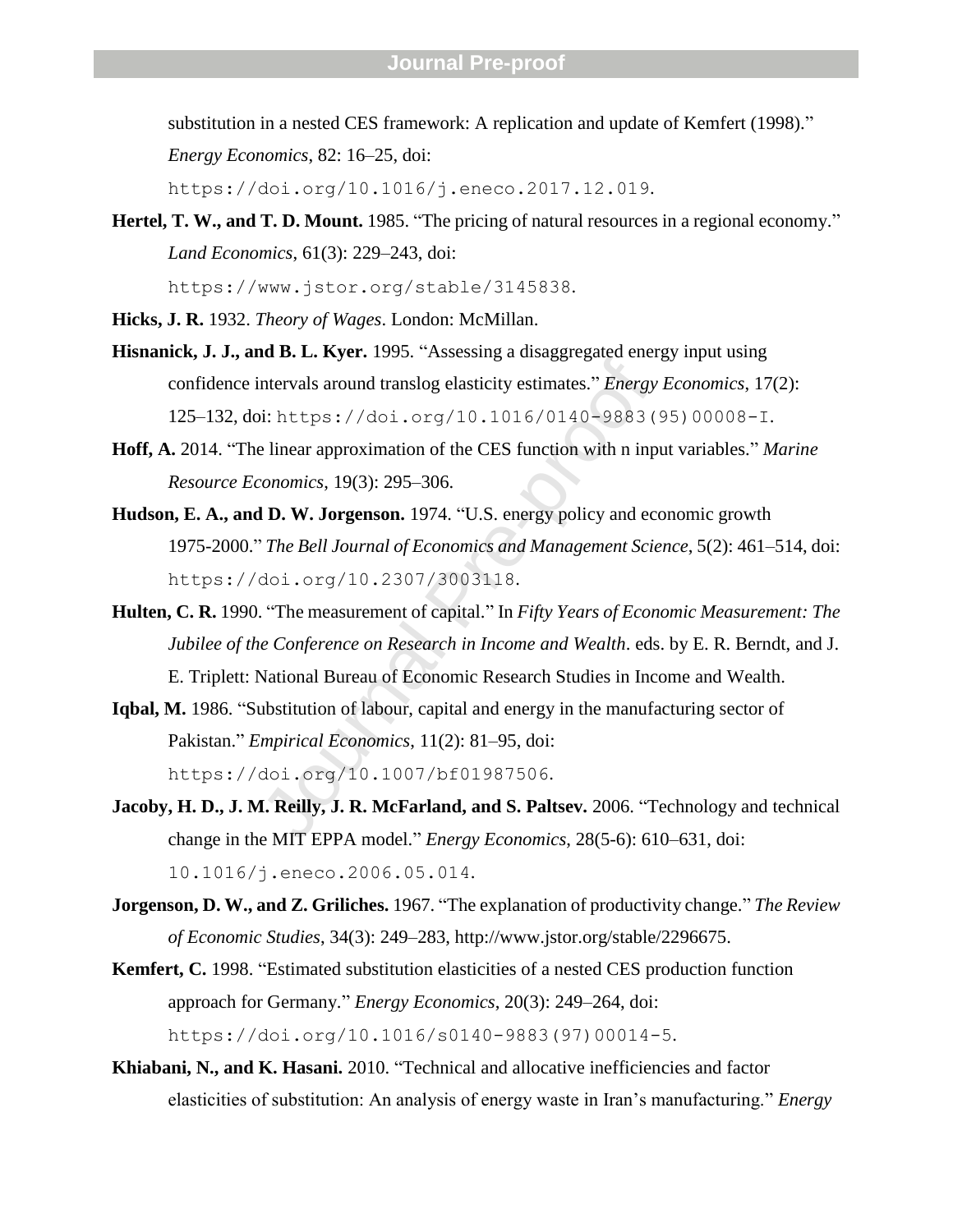*Economics*, 32(5): 1182-1190, doi:

https://doi.org/10.1016/j.eneco.2010.05.004 .

- Klump, R., P. Mcadam, and A. Willman. 2007. "Factor substitution and factor-augmenting technical progress in the US. " *Review of Economics and Statistics*, 1(89): 183 –192, doi: https://doi.org/10.1162/rest.89.1.183 .
- **Klump, R., P. Mcadam, and A. Willman.** 2012. "The normalized CES production function: Theory and empirics. " *Journal of Economic Surveys*, 26(5): 769 –799, doi: https://doi.org/10.1111/j.1467 -6419.2012.00730.x .
- **Kmenta, J.** 1967. "On estimation of the CES production function. " *International Economic Review*, 8(2): 180 –189, doi:

https://doi.org/10.1016/j.econlet.2011.12.007 .

Koesler, S., and M. Schymura. 2015. "Substitution elasticities in a constant elasticity of substitution framework: Empirical estimates using Nonlinear Least Squares. " *Economic Systems Research*, 27(1): 101 –121, doi: https://doi.org/10.1080/09535314.2014.926266 .

**Koetse, M.** 2006. "Determinants of investment behaviour: Methods and applications of meta -analysis. " Ph.D. dissertation.

- 2011019 10111117 J.1107 0113120121007<br>
On estimation of the CES production function." Intern<br>
1: 180–189, doi:<br>
doi.org/10.1016/j.econlet.2011.12.00<br> **Schymura.** 2015. "Substitution elasticities in a cons<br>
framework: Empir **Koetse, M. J., H. L. de Groot, and R. J. Florax.** 2008. "Capital -energy substitution and shifts in factor demand: A meta-analysis." *Energy Economics*, 30(5): 2236–2251, doi: http://linkinghub.elsevier.com/retrieve/pii/S01409883070008 25 .
- **Kratena, K.** 2007. "Technical change, investment and energy intensity. " *Economic Systems Research*, 19(3): 295 –314, doi: https://doi.org/10.1080/09535310701572008 .
- Lecca, P., K. Swales, and K. Turner. 2011. "An investigation of issues relating to where energy should enter the production function. " *Economic Modelling*, 28(6): 2832 –2841, doi: https://doi.org/10.1016/j.econmod.2011.08.014 .
- **León -Ledesma, M. A., P. McAdam, and A. Willman.** 2010. "Identifying the elasticity of substitution with biased technical change. " *The American Economic Review*, 100(4): 1330 –1357, doi: https://doi.org/10.1257/aer.100.4.1330 .
- **Li, P., and A. Rose.** 1995. "Global warming policy and the Pennsylvania economy: A computable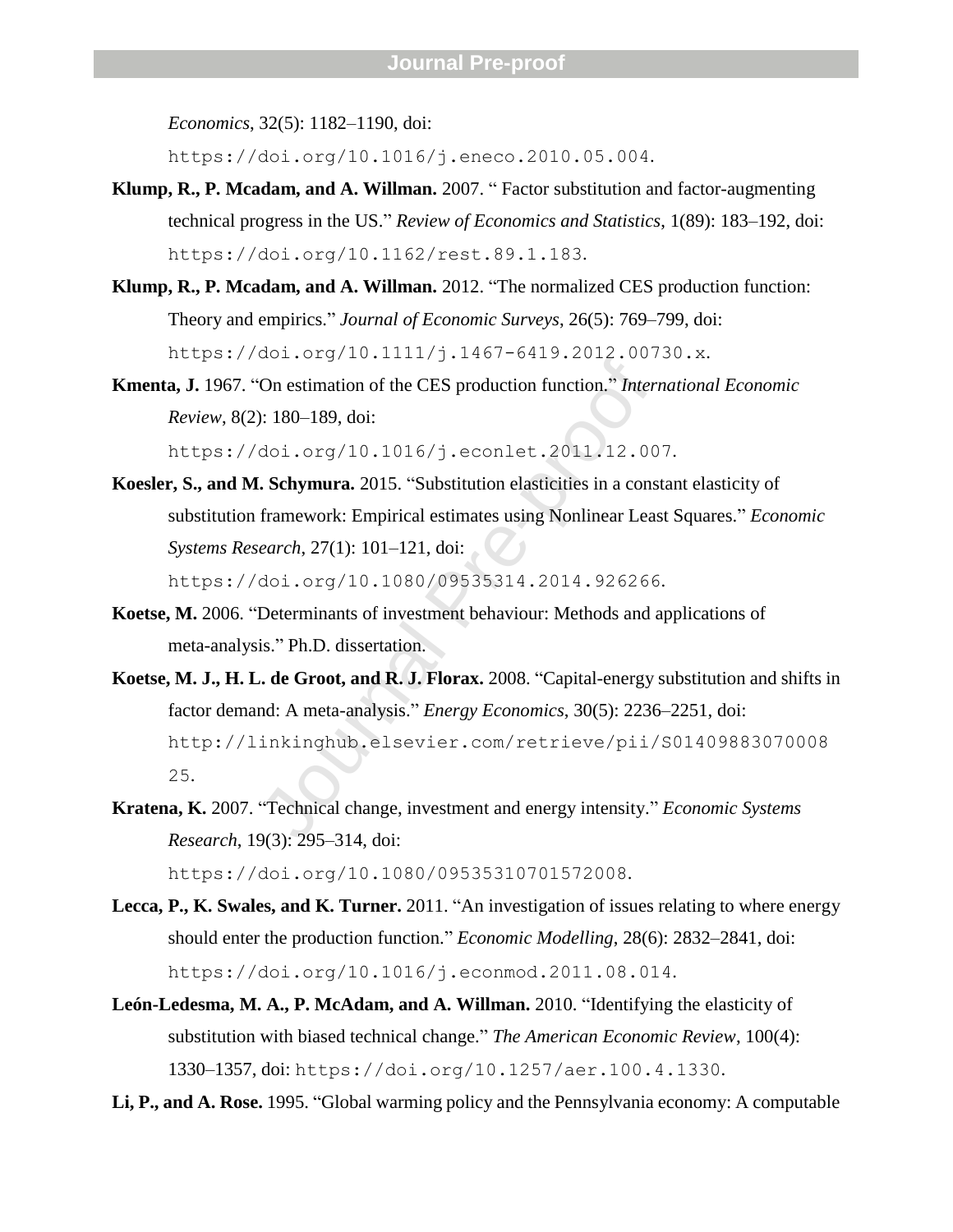general equilibrium analysis. " *Economic Systems Research*, 7(2): 151 –171, doi: https://doi.org/10.1080/09535319500000018.

- Medina, **J., and J. Vega-Cervera.** 2001. "Energy and the non-energy inputs substitution: Evidence for Italy, Portugal and Spain. " *Applied Energy*, 68(2): 203 –214, doi: https://doi.org/10.1016/s0306-2619(00)00047-7.
- **Meinen, G., P. Verbiest, and P. Wolf.** 1998. "Perpetual inventory method. Service Lives, Discard Patterns and Depreciation Methods. " Statistics Netherlands, Deparment of National Accounts.
- **and K. O. Kymn.** 1986. "Cost shares, own, and cross cuturing with disaggregated energy inputs." The Energ :  $//doi.org/10.5547/icssn0195-6574-ej-67.$  "A few suggestions on the theory of elasticity." Ke : 144–150.<br> **D. Raval.** 201 Moghimzadeh, M., and K. O. Kymn. 1986. "Cost shares, own, and cross-price elasticities in U.S. manufacturing with disaggregated energy inputs. " *The Energy Journal*, 7(4): 65 –80, doi: https://doi.org/10.5547/issn0195-6574-ej-vol7-no4-4.
- **Morishima, M.** 1967. "A few suggestions on the theory of elasticity. " *Keizai Hyoron (Economic Review)*, 16: 144 –150.
- **Oberfield, E., and D. Raval.** 2014. "Micro Data and Macro Technology. " NBER Working Paper Series, National Bureau of Economic Research.
- Okagawa, A., and K. Ban. 2008. "Estimation of substitution elasticities for CGE models." Discussion Papers in Economics and Business 08 -16, Osaka University, Graduate School of Economics and Osaka School of International Public Policy (OSIPP).
- Pindyck, R. S. 1979. "Interfuel substitution and the industrial demand for energy: An international comparison. " *The Review of Economics and Statistics*, 61(2): 169 –179, doi: https://doi.org/10.2307/1924584 .
- Prywes, M. 1986. "A nested CES approach to capital-energy substitution." *Energy Economics*, 8(1): 22 –28, doi: https://doi.org/10.1016/0140 -9883(86)90022 - 8 .
- **Robinson, J.** 1933. *The Economics of Imperfect Competition*. London: McMillan.
- **Roy, J., A. H. Sanstad, J. a. Sathaye, and R. Khaddaria.** 2006. "Substitution and price elasticity estimates using inter -country pooled data in a translog cost model. " *Energy Economics*, 28(5 -6): 706 –719, doi: https://doi.org/10.1016/j.eneco.2006.05.008 .
- Sato, K. 1967. "A two-level constant elasticity of substitution production function." The Review of *Economics Studies*, 34(2): 201 –218, doi: https://doi.org/10.2307/2296809 .
- Saunders, H. D. 2000. "Does predicted rebound depend upon distinguishing between energy and energy services?" *Energy Policy*, 28: 439–449, doi: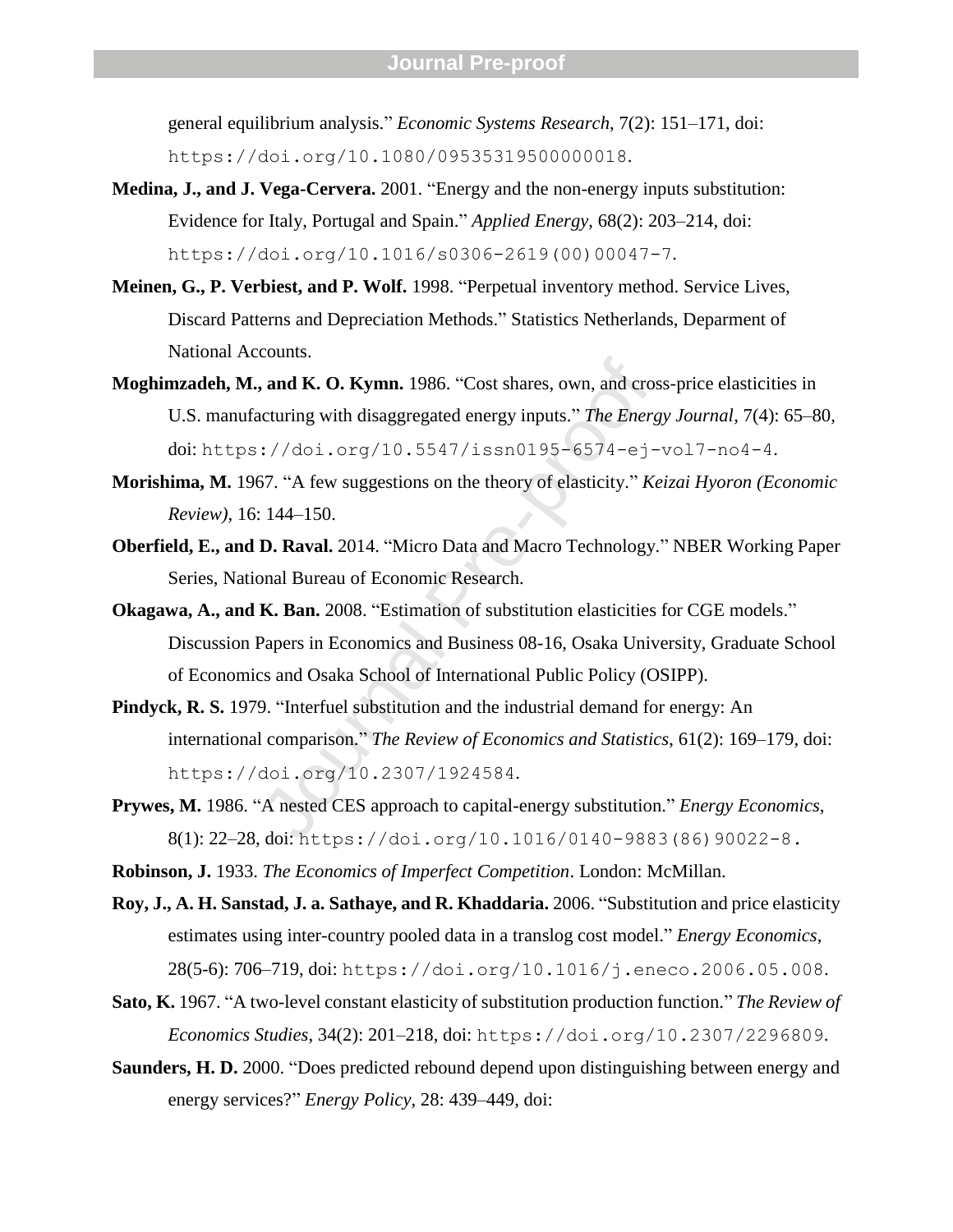https://doi.org/10.1142/9789813220720 0002.

- Shen, K., and J. Whalley. 2013. "Capital-labor-energy substitution in nested CES production functions for China. " National Bureau of Economic Research, Cambridge.
- **Spiess, A.-n., and N. Neumeyer.** 2010. "An evaluation of  $R^2$  as an inadequate measure for nonlinear models in pharmacological and biochemical research: a Monte Carlo approach. " *BMC Pharmacology*, 10(6): 1 –11, doi:

https://doi.org/10.1186/1471-2210-10-6.

- Su, X., W. Zhou, K. Nakagami, H. Ren, and H. Mu. 2012. "Capital stock-labor-energy substitution and production efficiency study for China. " *Energy Economics*, 34 1208 –1213, doi: http://dx.doi.org/10.1016/j.eneco.2011.11.002 .
- **Thompson, G. D.** 1988. "Choice of flexible functional forms: Review and appraisal. " *Western Journal of Agricultural Economics*, 13(2): 169 –183.
- **Example 12**<br>
and production efficiency study for China." *Energy E*<br>
doi: http://dx.doi.org/10.1016/j.enecc<br>
988. "Choice of flexible functional forms: Review an<br> *gricultural Economics*, 13(2): 169–183.<br> **d C. A. K. Lov Thursby, J. G., and C. A. K. Lovell.** 1978. "An investigation of the Kmenta approximation to the CES function. " *International Economic Review*, 19(2): 363 –377, doi: https://www.jstor.org/stable/2526306 .
- Truong, T., C. Kemfert, and J. Burniaux. 2002. "GTAP-E: An Energy-Environmental Version of the GTAP Model with Emission Trading. " GTAP Technical Papers, Department of Agricultural Economics, Purdue University, West Lafayette.
- Turner, K. 2009. "Negative rebound and disinvestment effects in response to an improvement in energy efficiency in the UK economy." *Energy Economics*, 31(5): 648–666, doi: https://doi.org/10.1016/j.eneco.2009.01.008 .
- **Turner, K., I. Lange, P. Lecca, and S. J. Ha.** 2012. "Econometric estimation of nested production functions and testing in a computable general equilibrium analysis of economy-wide rebound effects." Stirling Economics Discussion Papers 2012-08, University of Stirling, Division of Economics.
- **Turnovsky, M., M. Folie, and A. Ulph.** 1982. "Factor substitutability in Australian manufacturing with emphasis on energy inputs. " *Economic Record*, 58(1): 61 –72, doi: https://doi.org/10.1111/j.1475-4932.1982.tb00349.x.
- **Uzawa, H.** 1962. "Production functions with constant elasticities of substitution. " *The Review of Economics Studies*, 29(4): 291 –299, doi: https://doi.org/10.1017/cbo9780511664496.007 .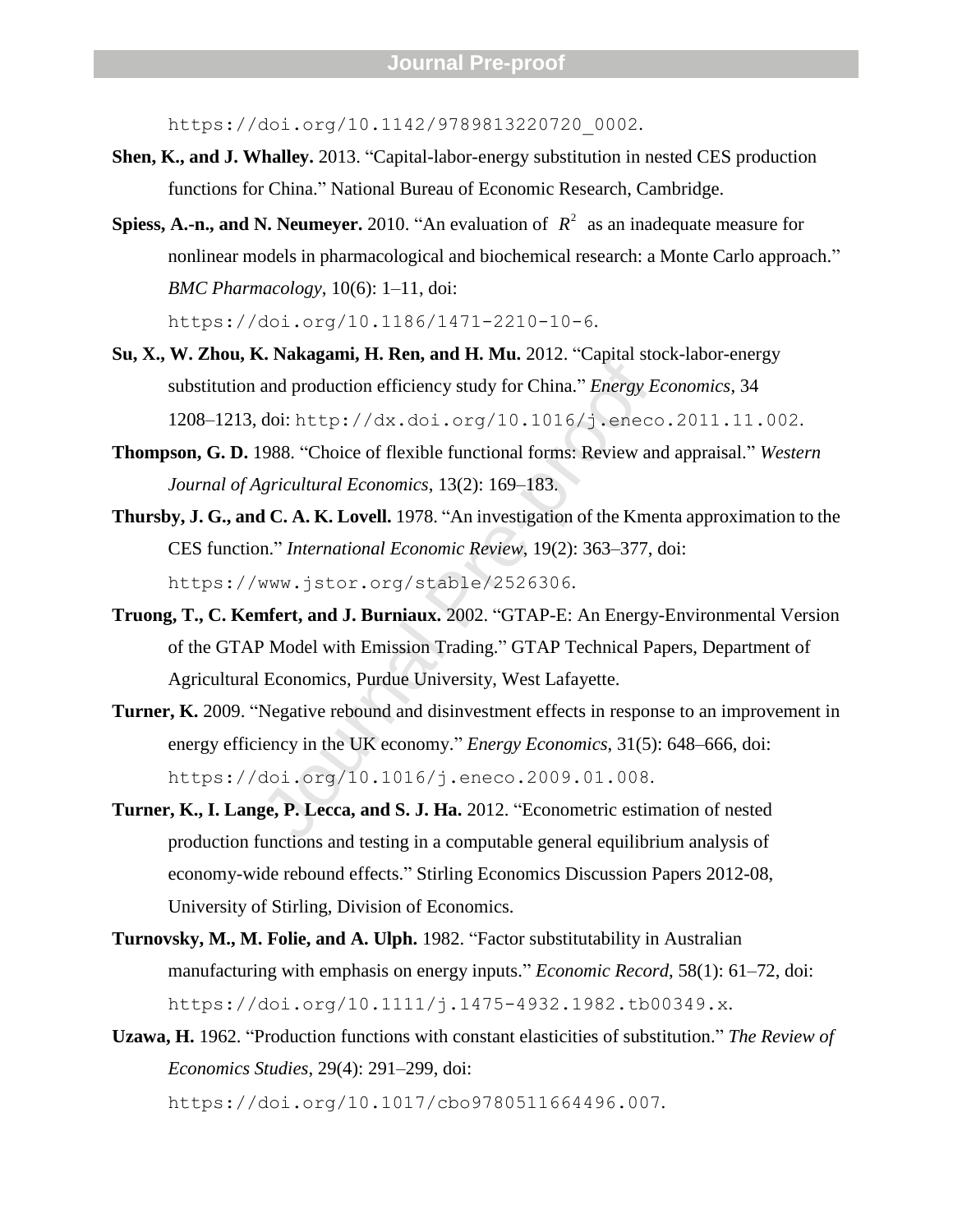- **van der Werf, E.** 2008. "Production functions for climate policy modeling: An empirical analysis." *Energy Economics*, 30(6): 2964–2979, doi: https://doi.org/10.2139/ssrn.983034.
- **Zha, D., and D. Zhou.** 2014. "The elasticity of substitution and the way of nesting CES production function with emphasis on energy input." *Applied Energy*, 130: 793–798, doi: https://doi.org/10.1016/j.apenergy.2014.01.093.

June 1921 - 1922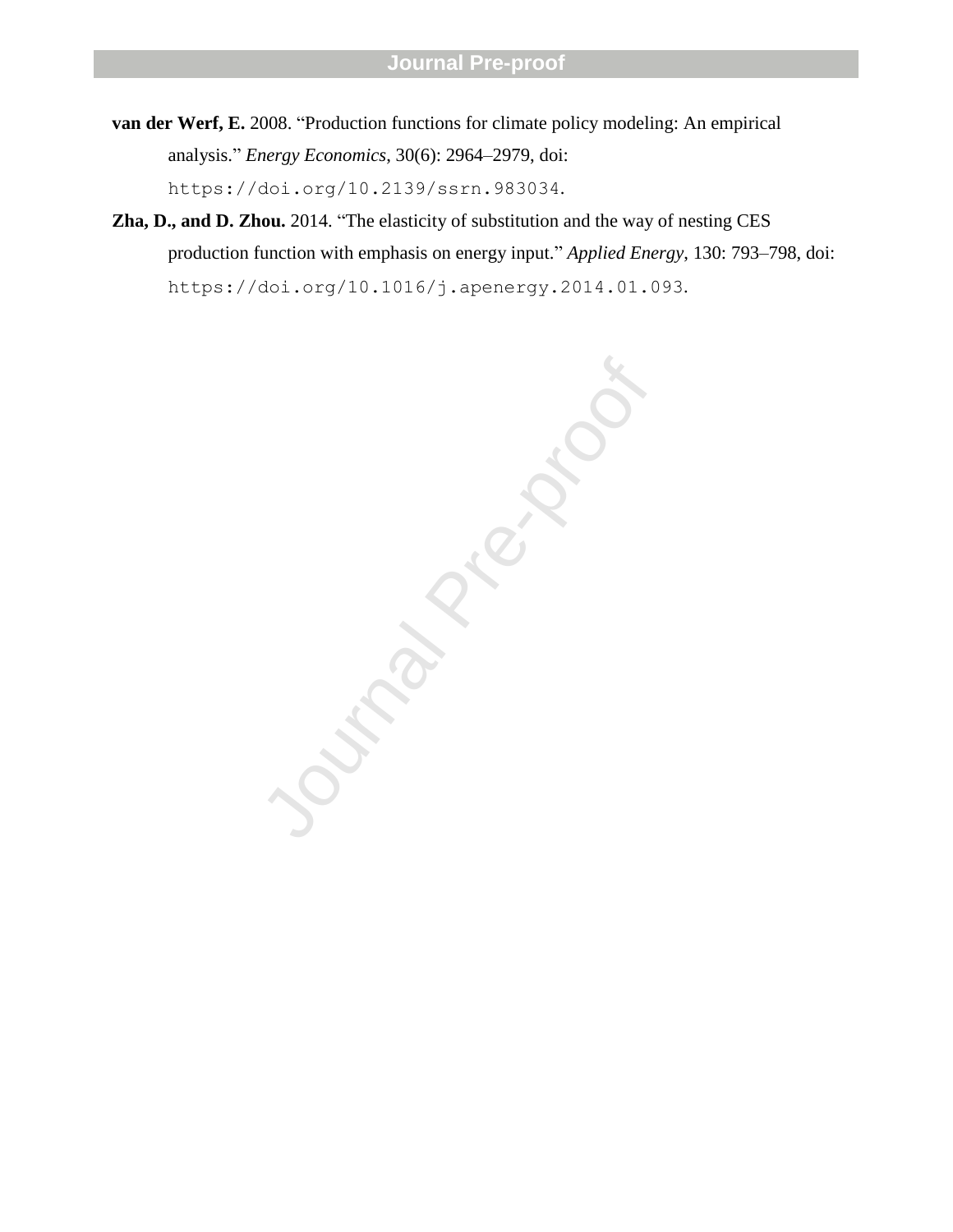Credit author statement

Elena Lagomarsino: Conceptualization, Methodology, Writing- Original draft preparation, Visualization, Writing- Reviewing and Editing

June 1976 Proc